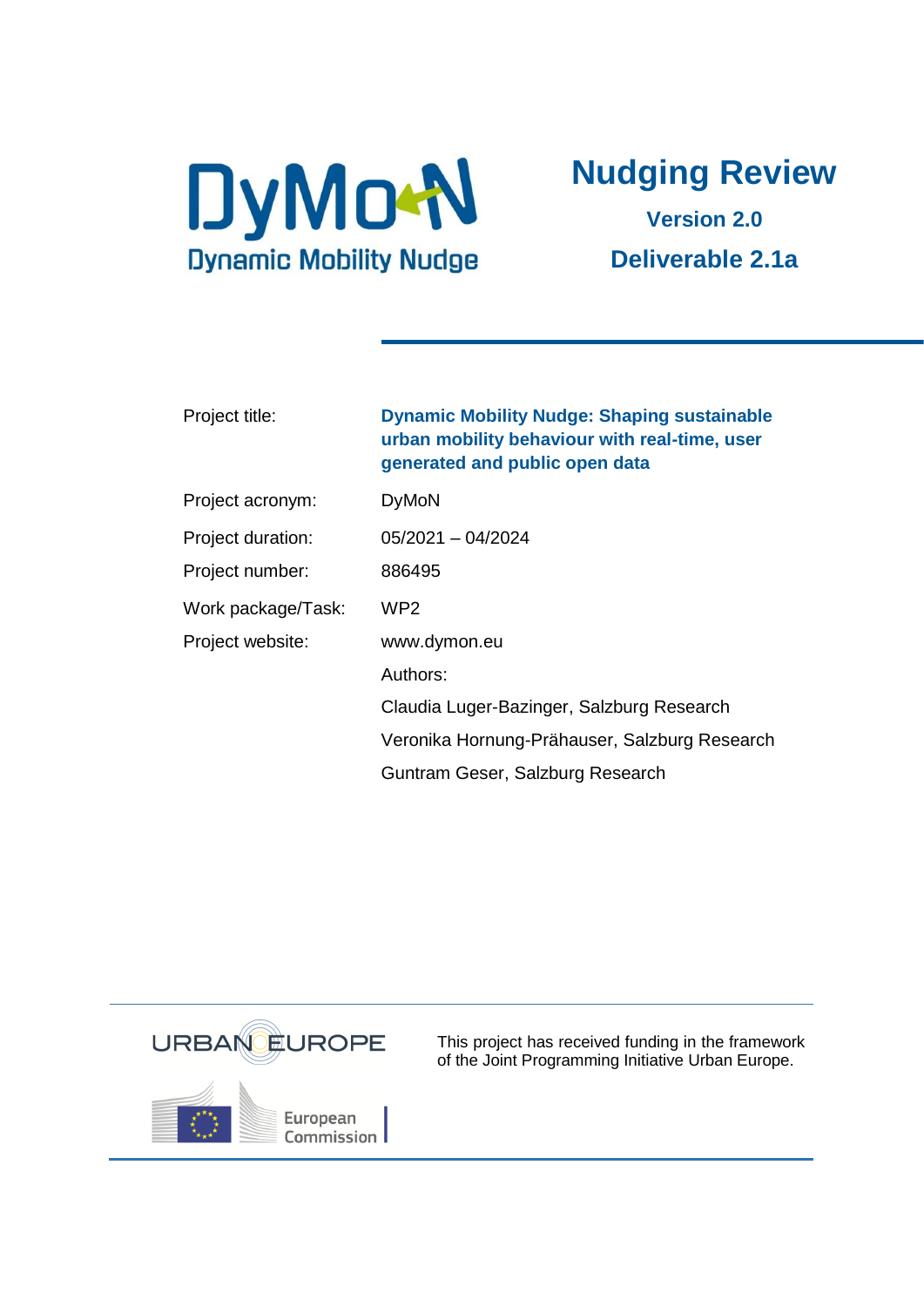## **Document versions**

| <b>Version</b> | <b>Date</b> | <b>Changes</b>                                                                      | <b>Author/s</b>                                                              |
|----------------|-------------|-------------------------------------------------------------------------------------|------------------------------------------------------------------------------|
| V1.0           | 18.03.2022  | First draft                                                                         | Claudia Luger-Bazinger,<br>Veronika Hornung-<br>Prähauser & Guntram<br>Geser |
| V1.1           | 29.04.2022  | Update with new study using the COM-B model                                         | Claudia Luger-Bazinger                                                       |
| V2.0           | 20.05.2022  | Adaptions according to feedback from advisory<br>board and internal quality control | Claudia Luger-Bazinger,<br><b>Guntram Geser</b>                              |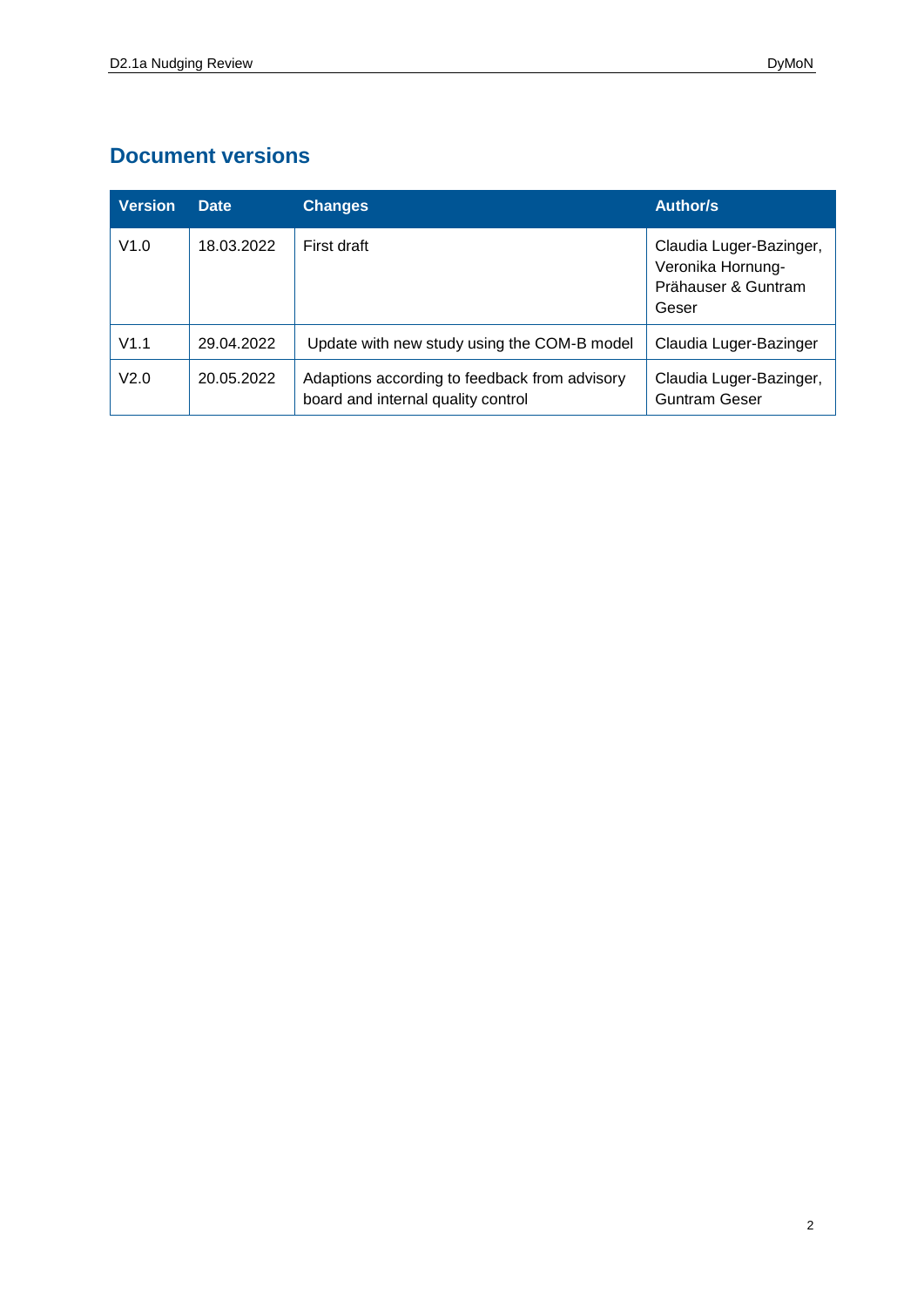# **Table of content**

| 1 |     |  |                                                                    |  |
|---|-----|--|--------------------------------------------------------------------|--|
| 2 |     |  |                                                                    |  |
| 3 |     |  |                                                                    |  |
| 4 |     |  |                                                                    |  |
| 5 |     |  |                                                                    |  |
|   | 5.1 |  |                                                                    |  |
|   | 5.2 |  |                                                                    |  |
| 6 |     |  |                                                                    |  |
|   | 6.1 |  |                                                                    |  |
|   | 6.2 |  | Capability, opportunity and motivation for sustainable mobility 12 |  |
|   | 6.3 |  |                                                                    |  |
| 7 |     |  |                                                                    |  |
| 8 |     |  |                                                                    |  |
|   |     |  |                                                                    |  |

# **List of Tables**

[Table 1. Barriers to changing mobility behaviour from car use to more sustainable alternative](#page-13-0)  [mobility choices as derived from the COM-B model.](#page-13-0) ............................................................14

# **List of Figures**

| Figure 2. Exemplary interaction of opportunity, capability and motivation for changed mobility |  |
|------------------------------------------------------------------------------------------------|--|
|                                                                                                |  |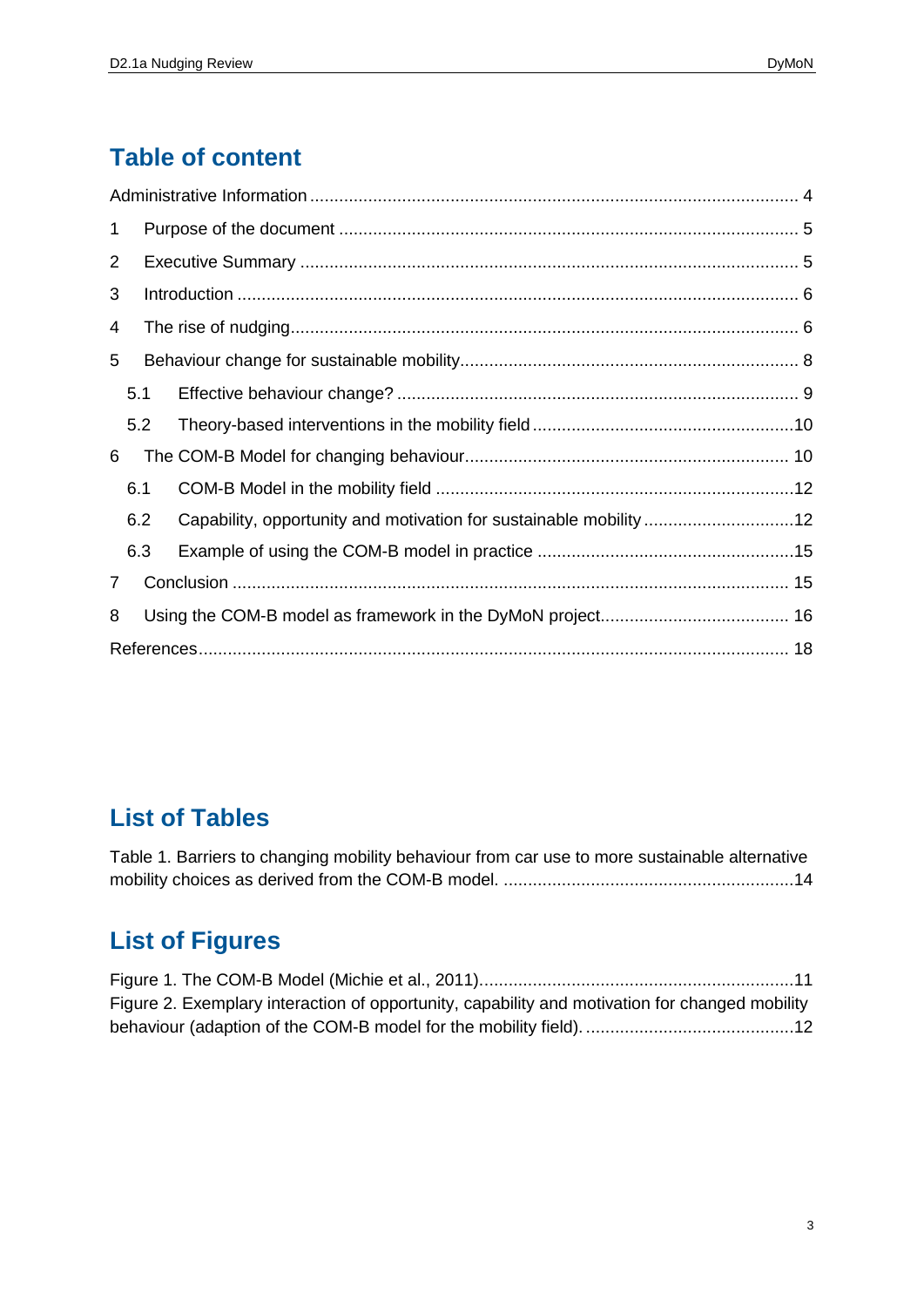# **Administrative Information**

Basic information on the DyMoN project and the present deliverable:

| <b>Project title</b>        | Dynamic Mobility Nudge: Shaping sustainable urban mobility<br>behaviour with real-time, user generated and public open data                                                                                                                                           |
|-----------------------------|-----------------------------------------------------------------------------------------------------------------------------------------------------------------------------------------------------------------------------------------------------------------------|
| <b>Project coordinator</b>  | Salzburg Research Forschungsgesellschaft mbH (SRFG), Salzburg,<br>Austria; project coordinator: Dr. Claudia Luger-Bazinger                                                                                                                                            |
| <b>Project partners</b>     | University of Salzburg, Department of Geoinformatics, Austria                                                                                                                                                                                                         |
|                             | Trafficon - Traffic Consultants GmbH, Germany                                                                                                                                                                                                                         |
|                             | Uppsala University, Department of Civil and Industrial Engineering<br>and Built Environment, Sweden                                                                                                                                                                   |
|                             | Sustainability InnoCenter, Sweden                                                                                                                                                                                                                                     |
|                             | Ecollective, Sweden                                                                                                                                                                                                                                                   |
| <b>Funding</b>              | JPI Urban Europe: ERA-NET Cofund Urban Accessibility and<br>Connectivity (ENUAC)                                                                                                                                                                                      |
|                             | Funding is being provided by the Austrian Research Promotion<br>Agency (FFG) for the Austrian project partners, Energimyndigheten<br>(Sweden) for the Swedish project partners, Bundesministerium für<br>Bildung und Forschung (BMBF) for the German project partner. |
| Project nr.                 | 886495                                                                                                                                                                                                                                                                |
| <b>Duration</b>             | $05/2021 - 04/2024$                                                                                                                                                                                                                                                   |
| Webpage                     | www.dymon.eu                                                                                                                                                                                                                                                          |
| Deliverable number          | D 2.1a                                                                                                                                                                                                                                                                |
| <b>Deliverable title</b>    | <b>Nudging Review</b>                                                                                                                                                                                                                                                 |
| <b>Authors</b>              | Luger-Bazinger, Hornung-Prähauser & Guntram-Geser                                                                                                                                                                                                                     |
| <b>Version &amp; status</b> | Version 2.0                                                                                                                                                                                                                                                           |
| <b>Date</b>                 | 2022-05-20                                                                                                                                                                                                                                                            |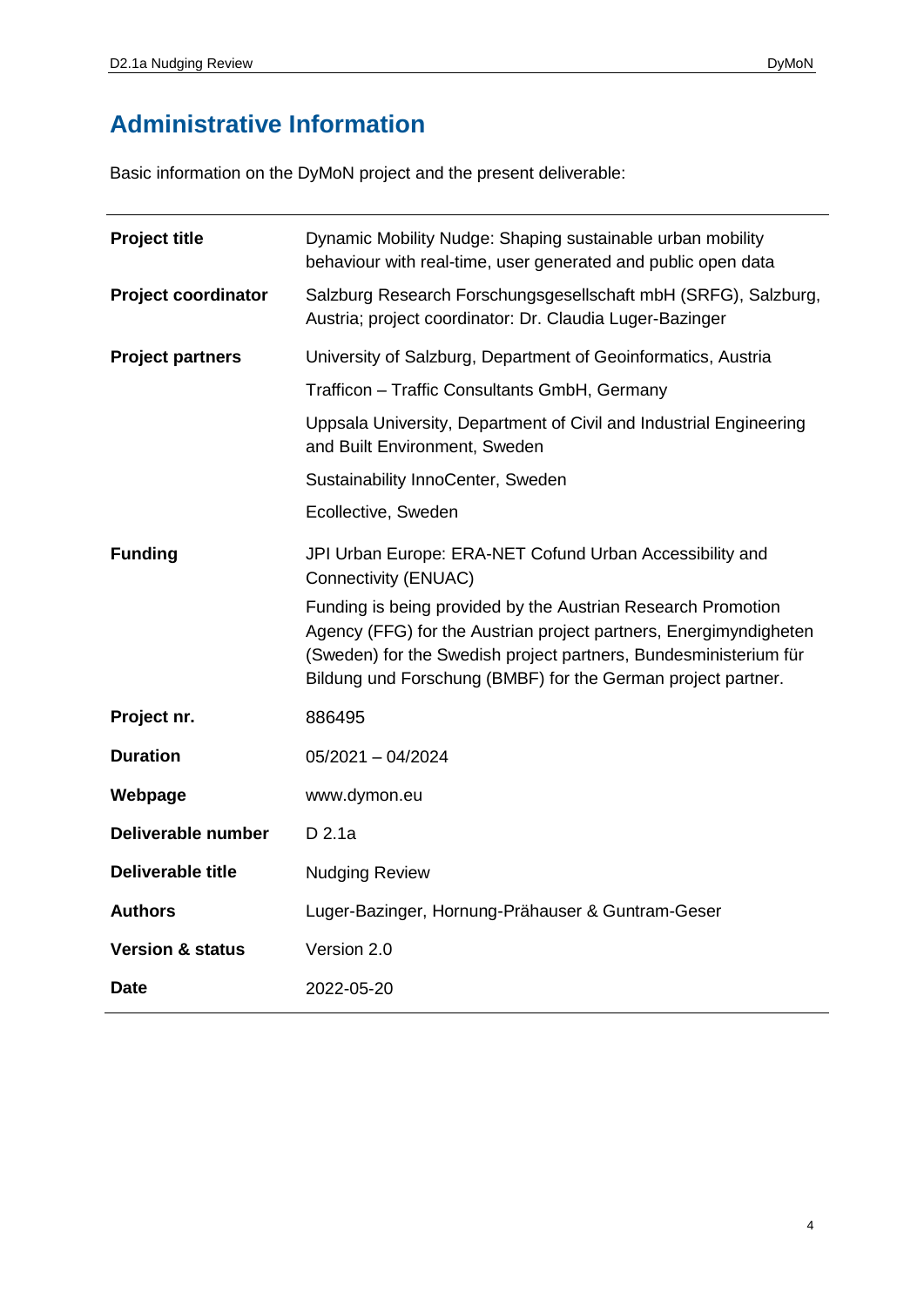## **1 Purpose of the document**

This deliverable is a result of WP 2 "Repository of nudging methods and content". The objectives of this WP are:

- 1. "Review of behaviour change design and nudging methods for sustainable mobility
- 2. Collection and analysis of user needs involving smart city managers and citizens
- 3. Development of the design and content of the nudging repository and handbook
- 4. Validation of the content by experts and smart city managers"

This deliverable contributes to objectives 1 and 3 in task 2.1: "Scientific review of nudging methods: Literature review of approaches for behaviour change and nudging methods, identification of best practice examples, and selection of the most effective methods for fostering sustainable mobility with nudges."

Therefore, this document provides an overview of nudging methods and nudging examples for sustainable mobility, and describes the selected framework under which the nudging repository and other project tasks and results related to nudges (e.g. handbook, dashboard, set-up of proof of concept) are developed.

## **2 Executive Summary**

This deliverable describes what is needed in order to design behavioural interventions that encourage people to use more sustainable modes of mobility more often. Such measure are certainly needed, especially in the face of climate change, but reducing car traffic, emissions and noise can also make cities more liveable places. With the wide use and possibilities offered especially by mobile devices, there have been considerable efforts already in the mobility field to change behaviours with digital interventions. However, the efforts are often not as effective as they could be, because many of the interventions in the mobility field operate without any theoretical model of behaviour change. In this deliverable, we discuss why and how interventions should be firmly rooted in appropriate theories, and for the mobility field, we suggest to use an already existing model of behaviour change, the COM-B model developed by Susan Michie and colleagues. This model can help in determining which elements lead to a specific behaviour (i.e. capability, opportunity, motivation) and how these elements can be targeted with a behavioural intervention. A taxonomy of behaviour change techniques supports designing specific interventions based on the COM-B model. The model will serve as theoretical behaviour change model for the DyMoN project, for designing the set of (digital) behaviour change interventions (nudging repository) for encouraging use of sustainable mobility modes, and for informing city representatives on how they can motivate more sustainable mobility within their cities.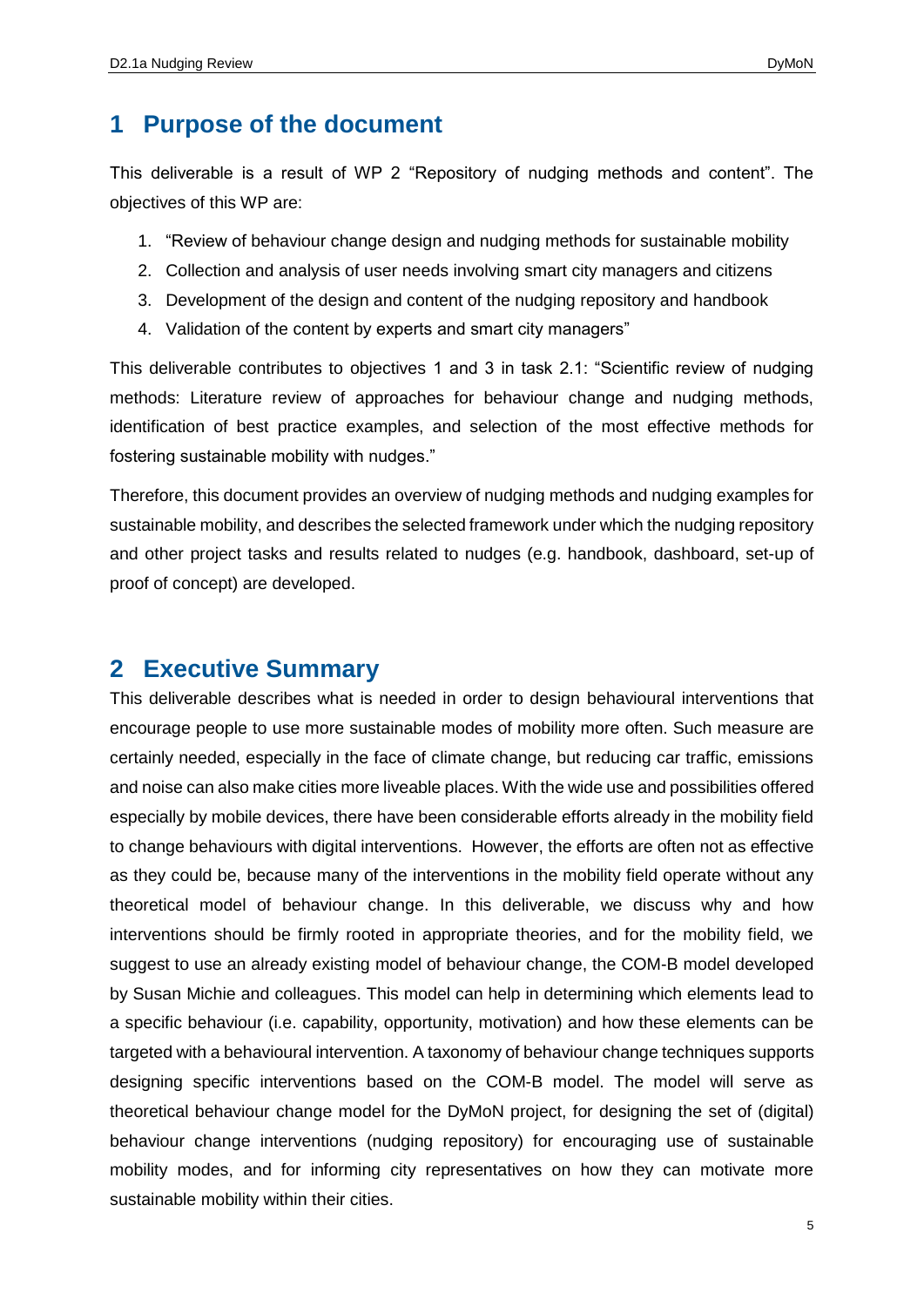## **3 Introduction**

Action needs to be urgently taken in order to fight climate change. While multiple problems are related to the issue of global greenhouse gas emissions, the choices for individual mobility are certainly contributing to the problem: Transport accounts for a quarter of Europe's GHG emissions (European Environment Agency, 2018). However, even in cities, where alternative, more sustainable options would be available (in contrast to more rural areas where options are limited and infrastructure is less developed), there is still a large dominance of car use in the modal split of transport in the cities and their surroundings (European Platform on Mobility Management, 2018). It is be essential to motivate people to use more sustainable forms of transport instead of individual car use (e.g. walking, bicycling, public transport), as 'hard' measures such as regulations, restrictions or laws are not always possible, effective or desired by governments or policy makers. Therefore, researchers are exploring other means for motivating individual behaviour change ('soft' measures), but it appears that sole promotion or information on more sustainable ways alone does not motivate people enough to choose differently (Huber et al., 2017). In light of the need of behaviour change, interventions based on behavioural sciences (such as psychology, behavioural economics) have been proposed to increase policy effectiveness (Ewert, 2019), with the concept of nudging being one of these interventions. We discuss the potential and limitations of behaviour change interventions (especially nudging) for mobility behaviour, show how nudging and related methods have been used for changing mobility behaviour so far, and point out a different approach: We suggest that it is worthwhile to look into other fields where behaviour change has been researched and successfully applied for years and methods are firmly rooted in theoretical concepts, instead of testing a number of methods in an unstructured way which leads to mixed results. The COM-B model, stemming from public health research (Michie et al., 2011), can serve as such a theoretical framework that could help in designing interventions for the mobility sector. For DyMoN, the COM-B can serve as an appropriate framework for developing the nudging repository, handbook and related project results.

### **4 The rise of nudging**

Of all the various techniques and methods for changing behaviour, especially in public policy, the most widely known of the 'soft' interventions is probably nudging. Nudging is seen as a suitable instrument to promote behaviours that are beneficial for individuals and the society and therefore has been adopted to support public policies. The concept of nudging describes how people can be steered in a particular direction without limiting the freedom of choice of their own decision, as nudging is a method to change people's behaviour without threat, forbidding or severe economic consequences (Thaler & Sunstein, 2008). Stemming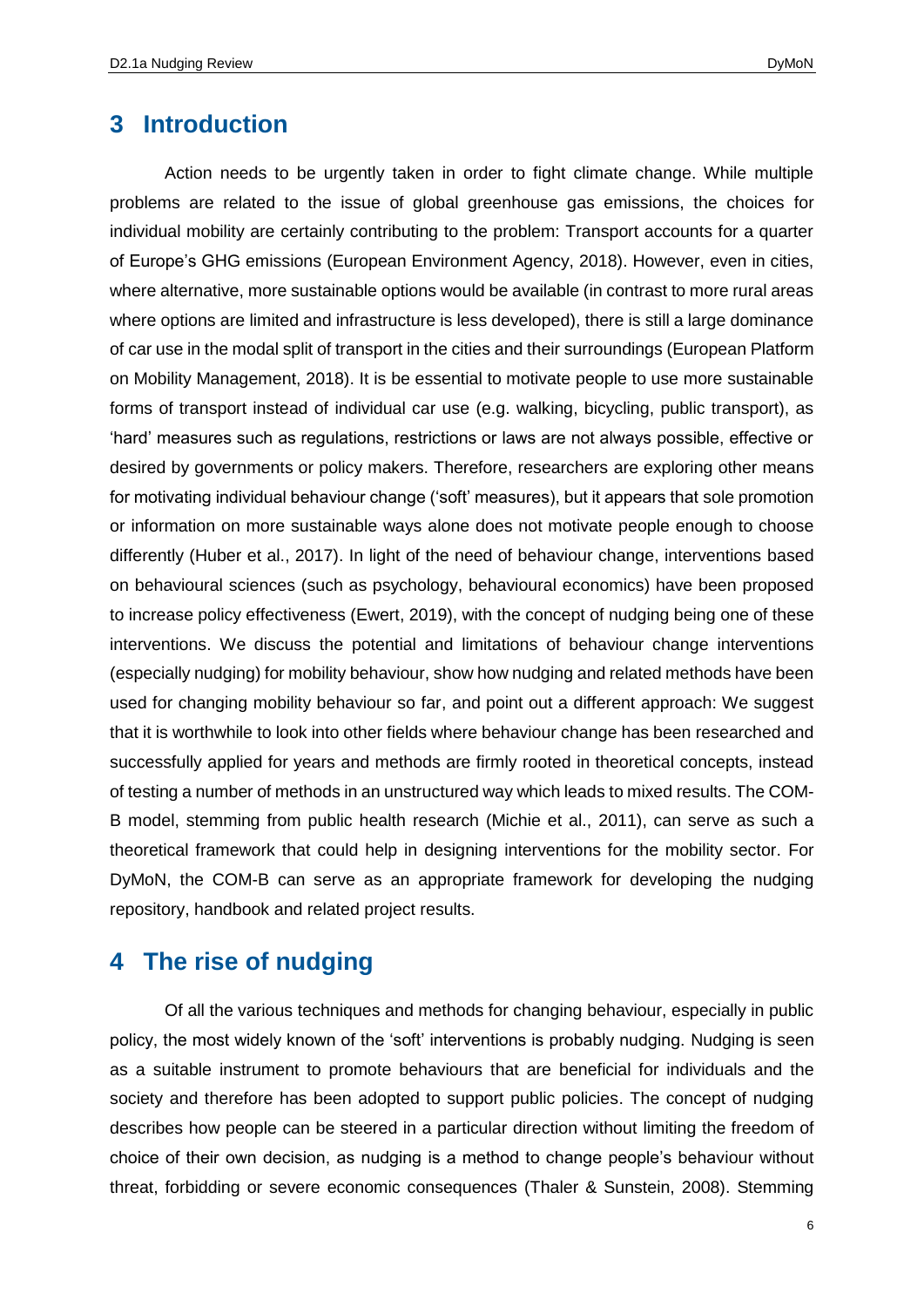from psychology and behavioural economics, nudging uses interventions that are cheap to implement and also easy to avoid, and seeks to alter the way choices and the related environments are presented and processed (Ly & Soman, 2013; Thaler & Sunstein, 2008). Nudging builds on the 'dual process' theory (Kahneman, 2012; Thaler & Sunstein, 2008), proposing two different systems of cognitive processes: System 1 ('automatic') is processing information fast and effortless in a quasi-automatic way, system 2 ('reflective') is slower in processing, controlled and requires much more cognitive effort. System 1, where many of our everyday decisions and behaviours are based on, is prone to errors, and leads to heuristics and biases. Nudging is taking this into account, and by changing the environment in which decisions take place (the so-called 'choice architecture'), nudges guide our decisions and behaviour through re-framing, cues and rearrangement or new information. Different versions of nudges are available, and Sunstein (2014) identified the ten most important kinds, ranging from simplification to social norms. One famous nudge is the default: Most people comply with the default, and utilizing this, it has been shown that just changing the default from nonparticipation to participation promote financial savings and contribution to retirement plans that was not achieved through other means (Beshears et al., 2009; Thaler, 1994).

In recent years, digital methods to change behaviour have come to the center of attention (Schneider et al., 2018; Weinmann et al., 2016), as use of digital tools (e.g. smartphones, tablets) has risen rapidly in society. Nudging in a digital environment means that a digital tool (e.g. a website or an app) is used to influence decisions either in the digital or the analogue environment, for example, a notification within an app is used to motivate a person for a healthier lunch choice (Lembcke et al., 2019). The accompanying data collection can be used to make nudges more personalized by using relevant data about a person (e.g. gender, past behaviour) (Mills, 2020). Personalized nudges have been shown to be more effective than nudges that are targeted very broadly (Peer et al., 2020), offering even more potential to this method.

Nudging has been experimented with in various fields and the research literature is fast growing (Lehner et al., 2016; Meske, 2017; Sunstein, 2014), although most experience with nudging so far comes from the health sector (Hummel & Maedche, 2019). A recent metaanalysis showed a small to moderate effect of nudges that intervene at the level of the choice architecture – an effect size that should not be underestimated, considering the low costs of nudges compared to other types of intervention (Beshears & Kosowsky, 2020; Mertens et al., 2022). Altogether, nudges seem like a perfect method to change behaviour as they do not require much effort for their design or implementation, are cheap and can remedy shortcomings of other types of interventions like financial incentives, educational campaigns or restrictions and bans, while still arriving at the same intended result: Behaviour change at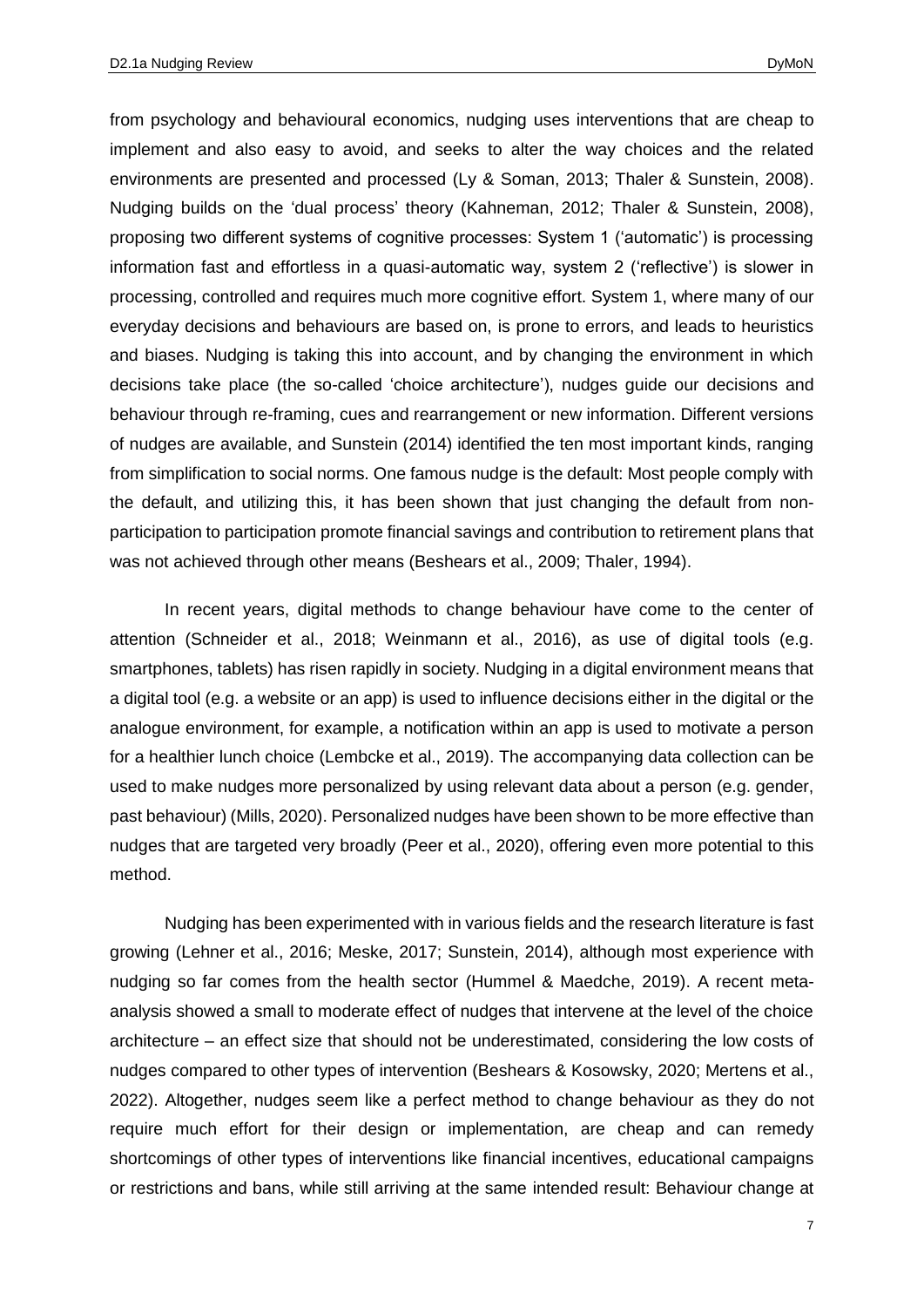an individual level. Reflecting this intention, nudging methods (and others such as 'boosting') are often grouped under the generic term of 'behavioural intervention', although they build on insights of different disciplines such as psychology, cognitive sciences, behavioural economics and other social and behavioural disciplines (OECD, 2017).

#### **5 Behaviour change for sustainable mobility**

Nudging and related behaviour change methods have been discussed as a potential approach for motivating more sustainable behaviour, such as energy conservation, healthy food choices, and also, mobility behaviour, though it might be less suited for the latter as Lehner et al. (2016) suggested. Motivating people to choose a more climate-friendly vegetarian option over a meat option for lunch in the cafeteria is much less complex than motivating people to change their daily commute, as mobility behaviour results from a number of decisions, influenced by many parameters, and deeply rooted in routine and dependent on infrastructure. Nevertheless, research has explored the possibility of using behavioural interventions for changing mobility behaviour, either with analogue or digital means. For example, travelers on public transport were encouraged to identify as sustainable travelers in public transport by being given a travel card holder showing this message, leading to increased bus use (Franssens et al., 2021). Digital methods have come to the center of attention of motivating sustainable mobility, due to the frequent use of smartphones in everyday life, including before and during trips. There have been a number of studies utilizing digital methods for changing mobility behaviour. For example, travel feedback provides information (on a website or app) on many aspects of taken trips with different modes of mobility, such as greenhouse gas emissions, number of steps taken or calories burned (Jariyasunant et al., 2015). Similarly, many research projects and studies have explored personalized, data-based travel planning, that suggests, for example, to take the most environmentally-friendly mode of mobility (Anagnostopoulou et al., 2020; Sanjust Di Teulada & Meloni, 2016). Related to that, it has been explored which types of travelers would be most receptive to suggestions for more sustainable travel modes (Semanjski et al., 2016). Other researchers have designed and trialled apps that display information about one's ecological footprint that results from different mobility choices (Shankari et al., 2015). Furthermore apps with a number of the aforementioned features have been developed (Jylhä et al., 2013), and additional functionalities such as goal-setting have been introduced (Schrammel et al., 2015). The power of social influence when utilizing an online community has already been shown to be effective for other forms of sustainable behaviour like energy conservation (Abrahamse & Steg, 2013). This could have potential for mobility behaviour as well: Apps for encouraging sustainable mobility behaviour often work with challenges within a community of app users (Schrammel et al., 2015). The effect of social comparison (Festinger, 1954) has also been explored: One way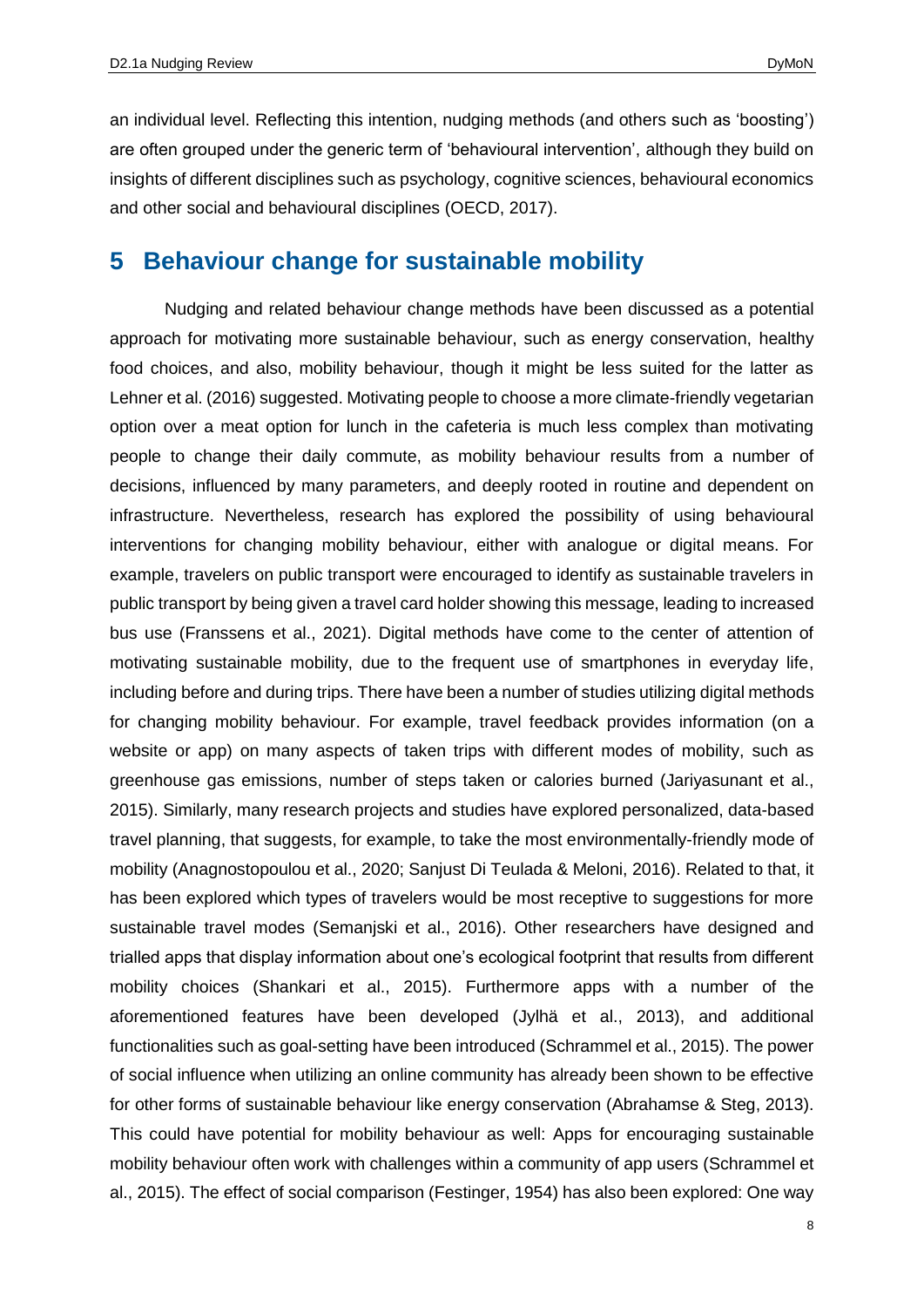to influence people's behaviour is to provide them with information that a relevant social group is displaying a particular behaviour, and this can also be applied within the digital environment of an online community, notifying users that their peers are bicycling or walking a lot and motivating user to keep up with them (Luger-Bazinger & Hornung-Prähauser, 2021). Apart from published research, a number of organizations, cities and communes have initiated programmes building on similar principles (Klementschitz et al., 2020), drawing on knowledge from nudging and behavioural economics and using key techniques from them. Many of these programmes are also trying to utilize the perfect timing for an intervention, for example, it is assumed that residential relocation offers a window of opportunity to change mobility habits (Alta Planning & Behavioural Insights Team, 2018; De Vos et al., 2018).

#### **5.1 Effective behaviour change?**

As one can see from the short and not exhaustive overview in the previous section, there have been various attempts to change mobility behaviour, especially with digital means. Due to the popularity of the term and the context of public policy making, nudging is frequently used, although nudges only constitute a subset of various behavioural interventions (Ewert, 2019). While a plethora of research as well as practice examples can be found, it seems that many of the approaches of behaviour change in the mobility field are often repeated, especially within programmes of cities or municipalities (e.g. community-aspects, providing information of ecological footprint). A meta-analysis (Semenescu et al., 2020) on 'soft' interventions (such as nudges) on car use shows that these efforts have an effect – these techniques can indeed reduce individual car use. However, not all methods are equally effective: The biggest effect in terms of reduction of individual car use can be achieved by targeting cultural, social and moral norms. Travel feedback (such as receiving feedback on the amount of greenhouse gas emissions, calories burned for a trip, etc.) produces a lesser effect, even though it is commonly found among the 'soft' intervention methods. The meta-analysis also found the effect of mobility behaviour interventions related to residential relocation much less clear-cut than one would expect.

Even though behavioural interventions such as nudges are cheaper than financial incentives and easier to implement than regulations or laws, they require some effort to apply. However, looking into the many mobility related digital nudging studies, it appears that some methods have been applied over and over again (e.g. apps suggesting more sustainable modes in routing or offering rewards for bicycing). It should be noted that the gold standard for using behavioural interventions is to evaluate them in an experimental setting, ideally a randomized controlled trial (OECD, 2019), however, apart from some noteworthy exceptions (Cellina et al., 2019), this is very rarely put into practice in the field of mobility. In addition, researchers have criticized that behavioural interventions in mobility are very rarely grounded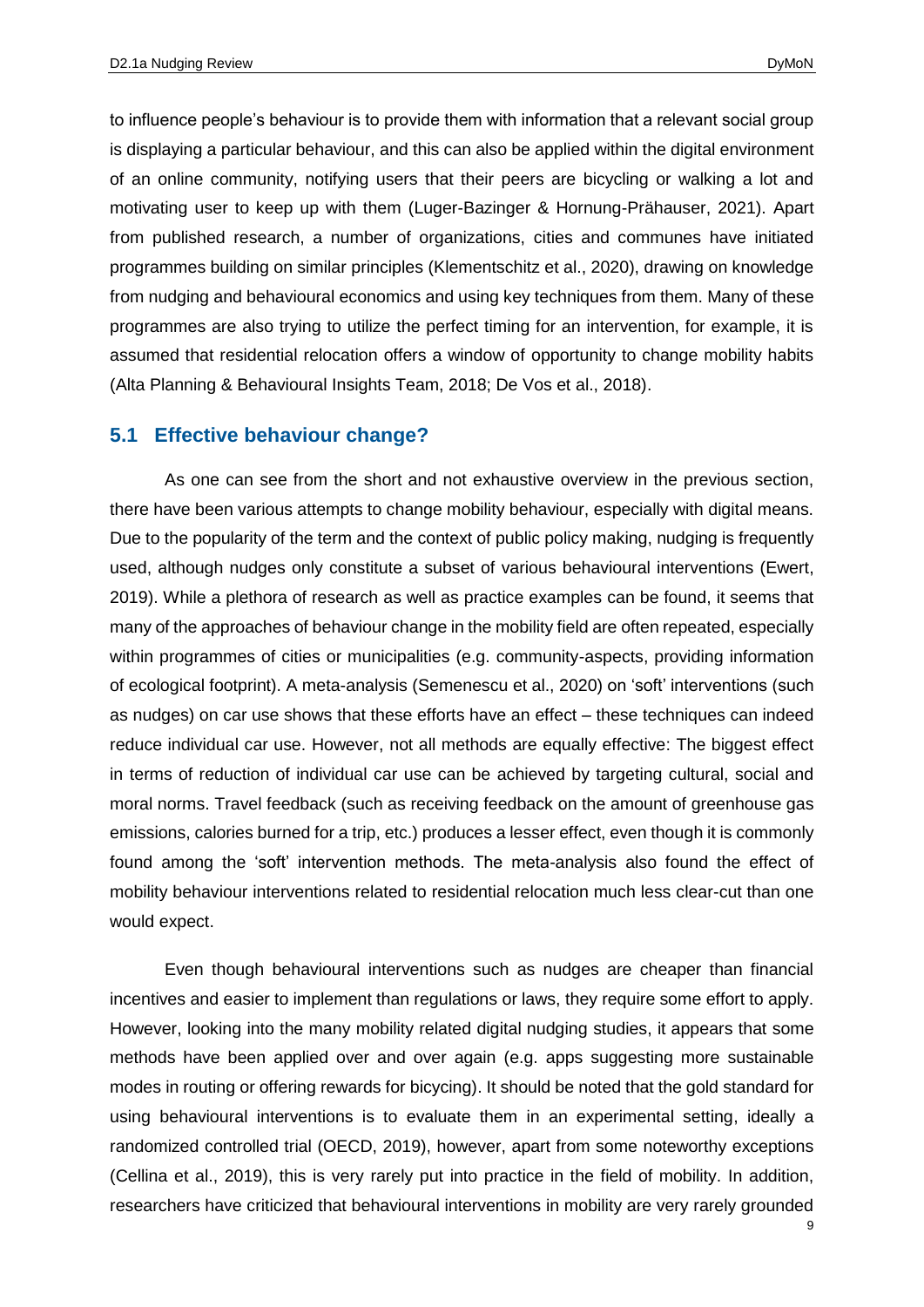in any theory of behaviour change (Möser & Bamberg, 2008; Sunio & Schmöcker, 2017). This can limit their effectiveness and does not enable a real understanding of their effects and which aspect of the intervention actually works (Cellina et al., 2019), leading to a trial-and-error approach in interventions that seems to be repeated.

#### **5.2 Theory-based interventions in the mobility field**

Rooting behaviour change interventions firmly on theories is a rarity (Chng & Sanchez, 2021), and if theories are used, the theory of planned behaviour (Ajzen, 1985, 1991) is selected by a majority of the studies as a review showed (Hoffmann et al., 2017). However, the theory of planned behaviour comes with its own problems: In other fields, such as public health, research has called for leaving the theory of planned behaviour behind as its usefulness and validity were called into question (Sniehotta et al., 2014). While its simplicity seems convincing, researchers keep adapting and adding factors to the theory in order to make it more suitable. This also happens in the field of mobility, what Chng and Sanchez deem "add-on culture" (2021, p. 5), while urging researchers to use better suited theories in order to increase effectiveness of interventions in the mobility field.

Researchers have been called to action to use interventions that are firmly rooted in behaviour change theory in order to design better, more effective interventions (Arnott et al., 2014). However, a plethora of theories of behaviour and behaviour change have been proposed, Davis et al. (2015) identified over 80, and it is difficult to evaluate which ones could be useful for the mobility field. We suggest another approach: Instead of introducing yet another new or modified behaviour change theory specifically for the mobility field, we should look elsewhere and focus on the implementation of interventions. After all, the mobility sector, especially with the urgency of interventions against climate change, needs immediate and effective action. One field where there is a lot of experience with the development and implementation of behavior change methods is public health. Noteably, the COM-B model (Michie et al., 2011, 2013) and the related taxonomy of behaviour change interventions could serve well as a framework for the development of interventions in the mobility field.

## **6 The COM-B Model for changing behaviour**

The COM-B model (Michie et al., 2011) proposes that a specific behaviour "will occur only when the person concerned has the capability and opportunity to engage in the behaviour and is more motivated to enact that behaviour than any other behaviour" (West & Michie, 2020). Therefore, the relevant elements of the COM-B model, as its acronym suggests, are capability, opportunity and motivation that are interacting to generate behaviour (see Figure 1).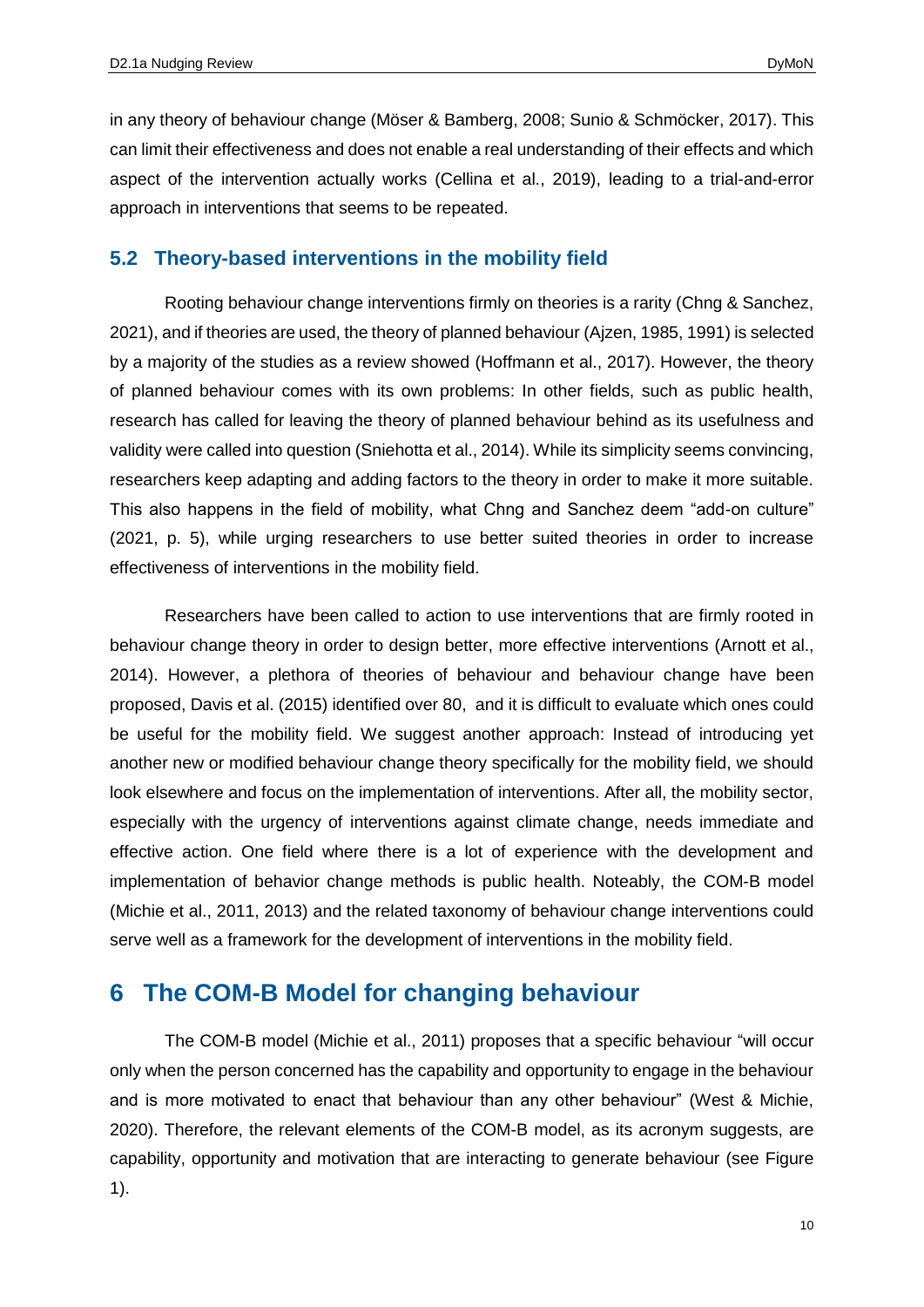

<span id="page-10-0"></span>*Figure 1. The COM-B Model (Michie et al., 2011).*

Capability is related to the individual person's ability, both psychological and physical, to show the relevant behaviour, it describes psychological capability like knowledge, skill, memory or attention as well as physical capability like fitness level or not being hindered by an impairment. Opportunity describes factors that lie in the environment of the person which make a specific behaviour possible; it is related to both an individual's social and physical opportunity. Opportunity is not necessarily in the person's control, for example, living in an area with good public transport. Motivation relates to motivational processes as well as to habits, emotional responses or conscious decisions, it includes both automatic and reflective motivational processes. The COM-B model was also included in a behaviour change wheel (BCW) that already referenced different types of interventions (e.g. training, restrictions) and policy categories (e.g. guidelines, regulation) (Michie et al., 2011). In addition, the Behaviour Change Technique Taxonomy v1 (BCTTv1) has been developed, which can be described as a fusion of the COM-B model with the Theoretical Domains Framework (TDF) (Cane et al., 2012). The BCTTv1 is a collection of 93 different behaviour change techniques that are grouped into 16 categories. The behaviour change techniques are the 'active ingredients' of behaviour change interventions (Scott et al., 2020). The BCTTv1 can be used for coding interventions (e.g. in a review or meta-analysis), but more importantly to our case, it can also be used for designing effective interventions. Indeed, it has been shown that interventions that are based on behaviour change techniques are more effective than those which are not (Dombrowski et al., 2010; Michie et al., 2009).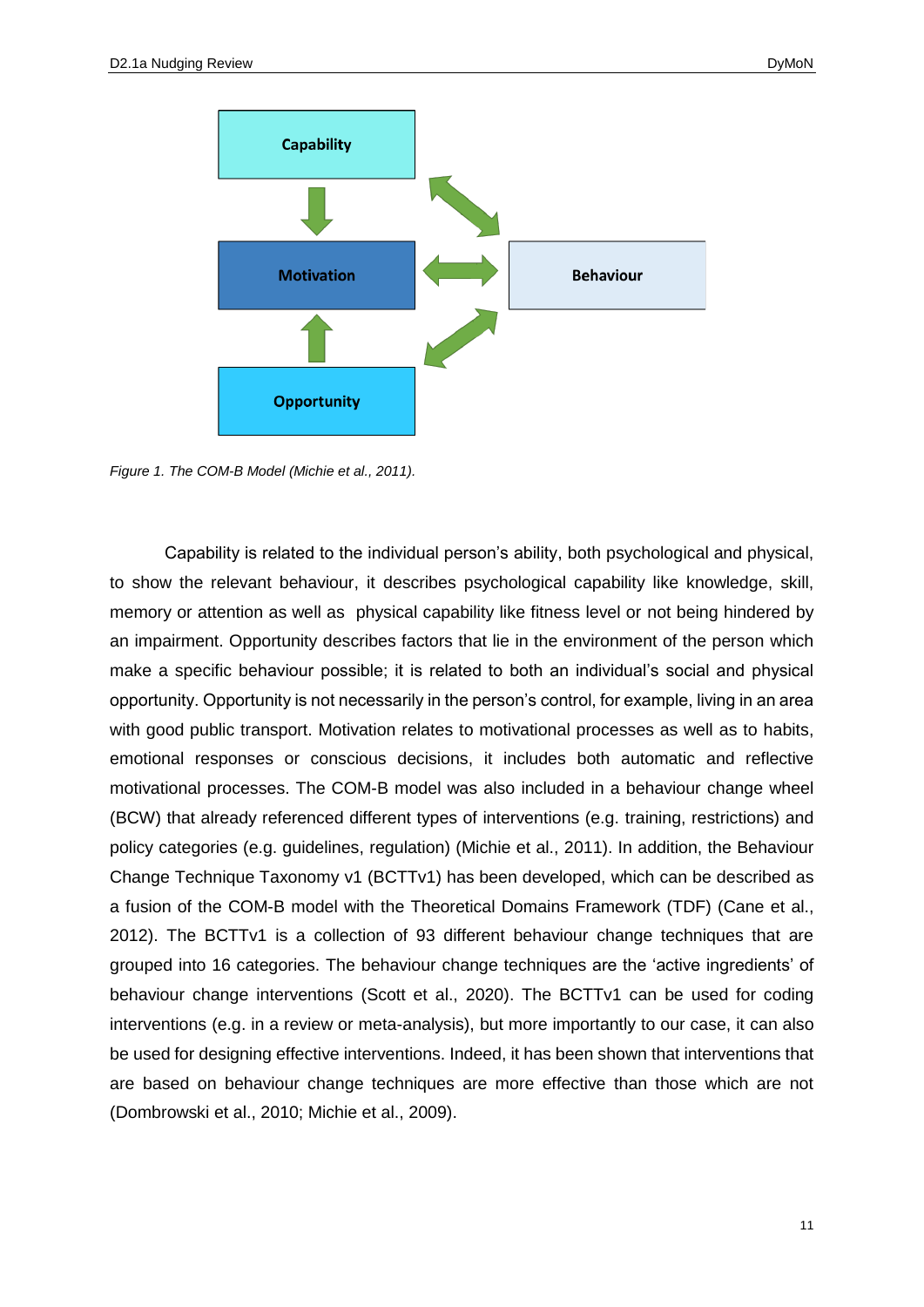#### **6.1 COM-B Model in the mobility field**

The COM-B model and the BCTTv1 are not meant to be just theoretical models where reality might fit to certain degree or that are oversimplifications of actual behaviour, which is a common critique of the theory of planned behaviour. They are meant to be tools for designing and implementing interventions, and this has been done in the domain of (public) health for years (Gould et al., 2017; Munir et al., 2018). Instead of introducing yet another new or altered model of mobility behaviour, maybe it is time to borrow from other disciplines that have designed have been designing interventions for decades. Adopting the COM-B model in the face of a lack of theories in mobility behaviour change has already been suggested some years ago (Arnott et al., 2014). However, to our knowledge, the model has not been applied so far to motivate people to use more sustainable forms of transport, but a recent study used it to design effective messages to provide safe travels within potentially crowded public transport during the COVID-19 pandemic (Krusche et al., 2022). The COM-B model and its components stem from the field of public health, but its elements certainly also fit for mobility behaviour, as it is a general model for describing behaviour change. With the help of the BCTTv1, various interventions can be screened and implemented.

#### **6.2 Capability, opportunity and motivation for sustainable mobility**

One strength of the COM-B model is the focus on the three different elements that can be addressed. Figure 2 gives an example of how considering capability, opportunity and motivation could lead to using a bicycle instead of the car for a commute to work.



<span id="page-11-0"></span>*Figure 2. Exemplary interaction of opportunity, capability and motivation for changed mobility behaviour (adaption of the COM-B model for the mobility field).*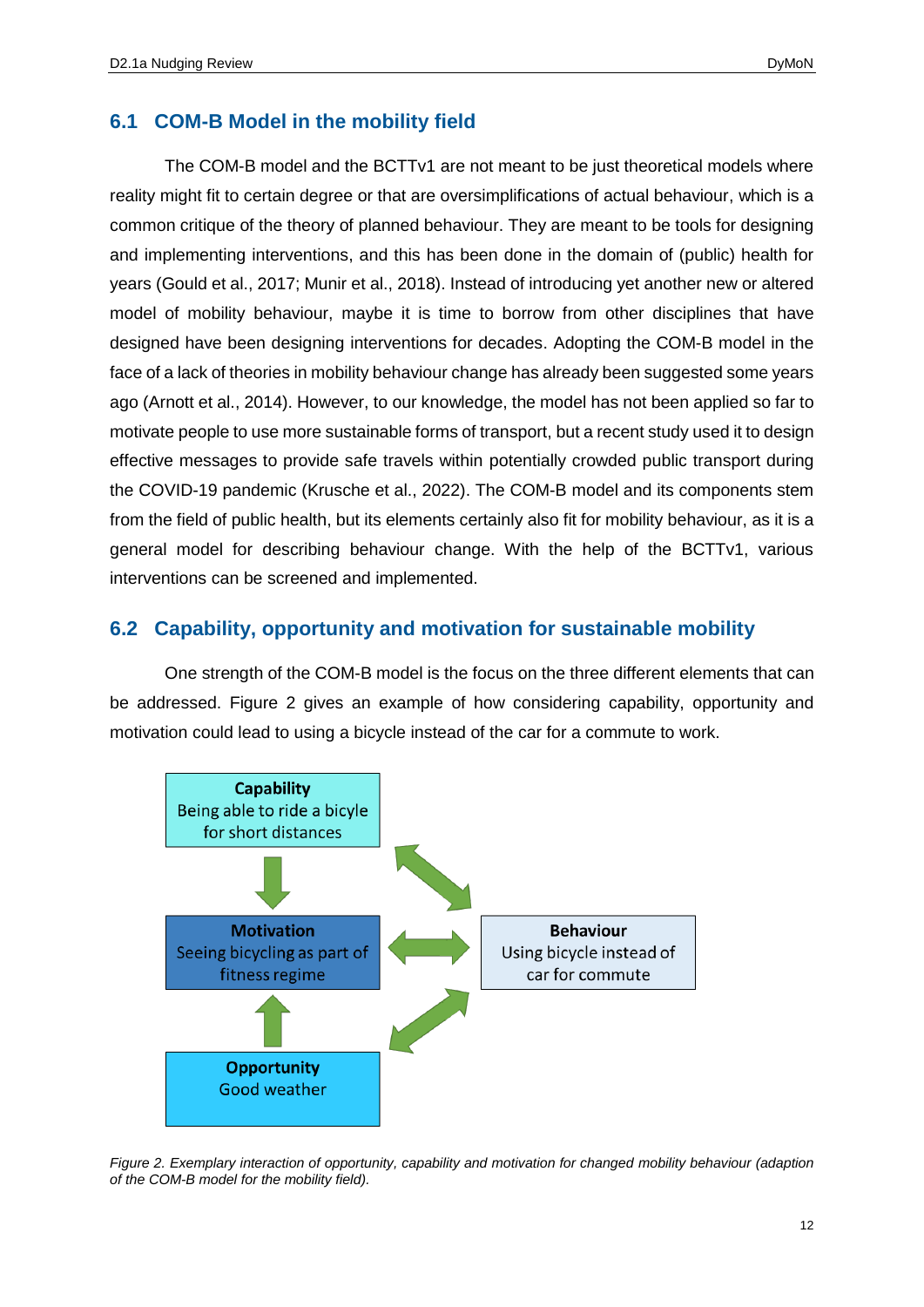As proposed by the model, the elements individually as well as in combination could lead to changed behaviour (i.e. switching from car use to bicycle), however, the strongest effect would probably be achieved if all elements occur at the same time, that is, a person is motivated, capable and has the opportunity. For designing the intervention, the intervention should focus on influencing these elements while being realistic regarding what can be targeted. Does the intervention need to focus on the social or physical environment of people, is it a physical or psychological capability, or is it a matter of motivation? Just like in the field of public health, it is important for changing mobility behaviour to reflect on what the focus of an intervention is: If there is no sufficient public transport in an area (e.g. few bus lines with irregular or unreliable schedules), no matter how much motivation is targeted, there will not be much changed mobility behaviour. It would be more realistic to focus on providing or making people aware of better or different opportunities, before adding motivational elements. Similarly, if there is good bicycling infrastructure, but the target group lacks the capability to ride a bicycle, targeting motivation might only help if people are encouraged to partake in lessons to learn bicycling (i.e. acquire a new capability). Specifying the wanted target behaviour and clearly identifying if barriers to this behaviour stem from capability, motivation or opportunity are central for working with the COM-B model. It is also important to analyze what barriers people currently face regarding the three different elements: Table 1 gives examples for the elements that are hindering people to use more sustainable forms of transport.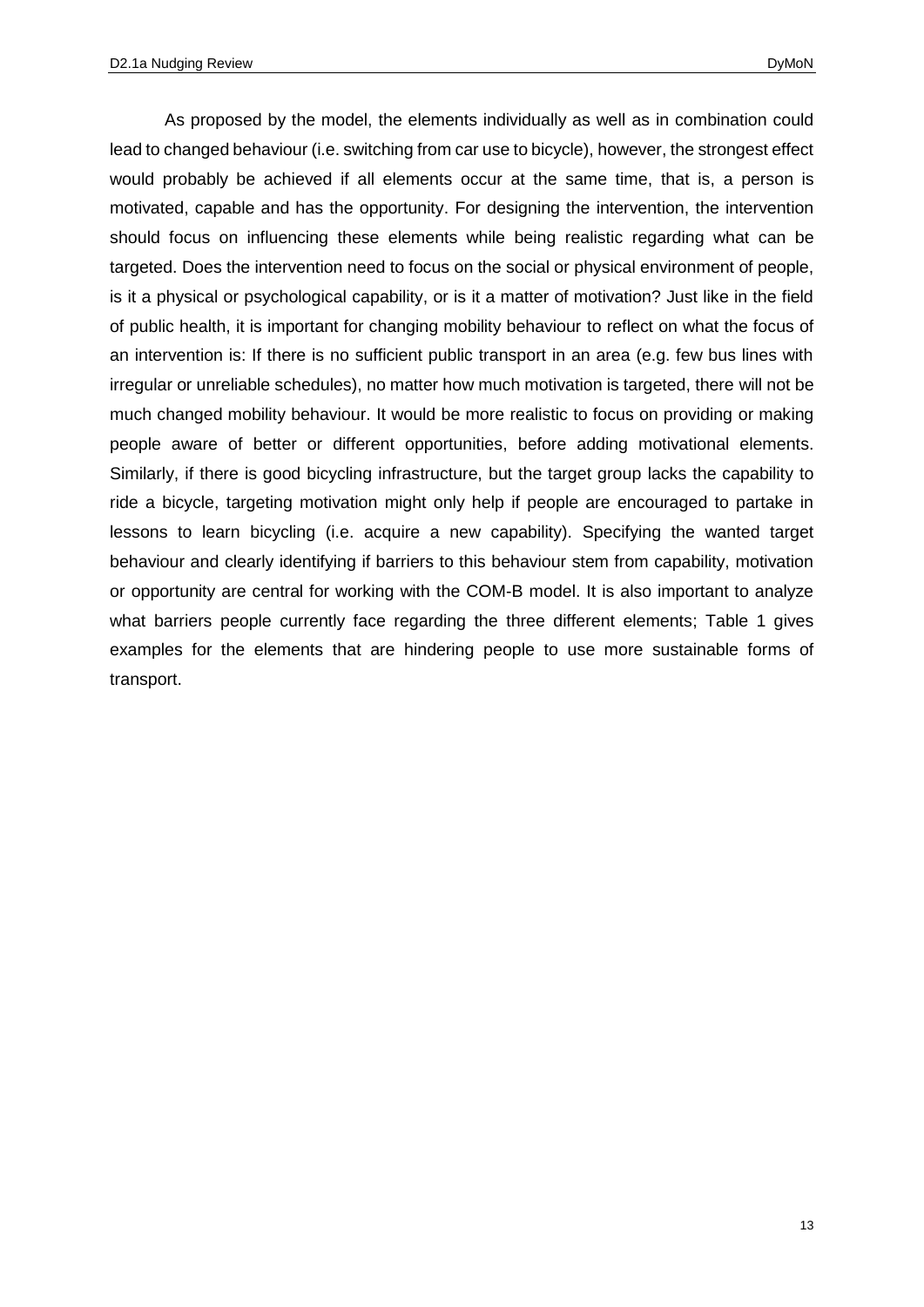| <b>COM-B element</b> | <b>Factors</b>             | <b>Examples of barriers</b>                                                                                                                                                                                     |
|----------------------|----------------------------|-----------------------------------------------------------------------------------------------------------------------------------------------------------------------------------------------------------------|
|                      | Physical                   | Not skilled to ride a bicycle<br>$\circ$<br>A physical disability<br>$\circ$<br>Low level of fitness, e.g. feeling tired after a longer walk<br>$\circ$                                                         |
| Capability           | Psychological              | Not knowing how to buy a ticket<br>$\circ$<br>Finding bus plans and connections too difficult to<br>$\circ$<br>understand<br>Not knowing where to safely store a bicycle<br>$\circ$                             |
|                      | Physical                   | No safe bicycle lanes or walking routes<br>$\circ$<br>Rain or snowfall<br>$\circ$<br>No reliable public transport available<br>$\circ$                                                                          |
| Opportunity          | Social                     | Having small children or elderly family members to take<br>$\circ$<br>care of<br>Bicycling to the office seems not to fit with professional<br>$\circ$<br>status<br>Car use is prevalent among peers<br>$\circ$ |
| Motivation           | Reflective or<br>automated | Negative opinions about public transport<br>$\circ$<br>Positive emotions connected to using the car<br>$\circ$<br>Not wanting to waste time in public transport or walking<br>$\circ$                           |

<span id="page-13-0"></span>*Table 1.* Barriers to changing mobility behaviour from car use to more sustainable alternative mobility choices as derived from the COM-B model.

The focus of interventions are of course different for various stakeholders: Cities might be able to change physical opportunities by changing infrastructure or public transport policies, research projects might target motivation through 'soft' interventions, grass-roots initiatives might focus on capabilities of people by offering training (e.g., a course to learn bicycling). In addition, it has been pointed out that a change in physical environment (e.g., a new segregated bicycle lane) might lead to a change in judgment of this environment (Panter et al., 2017). Therefore, working with the COM-B model can also help taking account of the complex interaction between the environment and its perception.

Another interesting facet where the COM-B model can contribute is the role of situational factors. Especially when it comes to active mobility such as walking or bicycling, situational factors like weather are important for decisions. Similarly to just-in-time adaptive interventions in health (Nahum-Shani et al., 2018), which select the appropriate timing for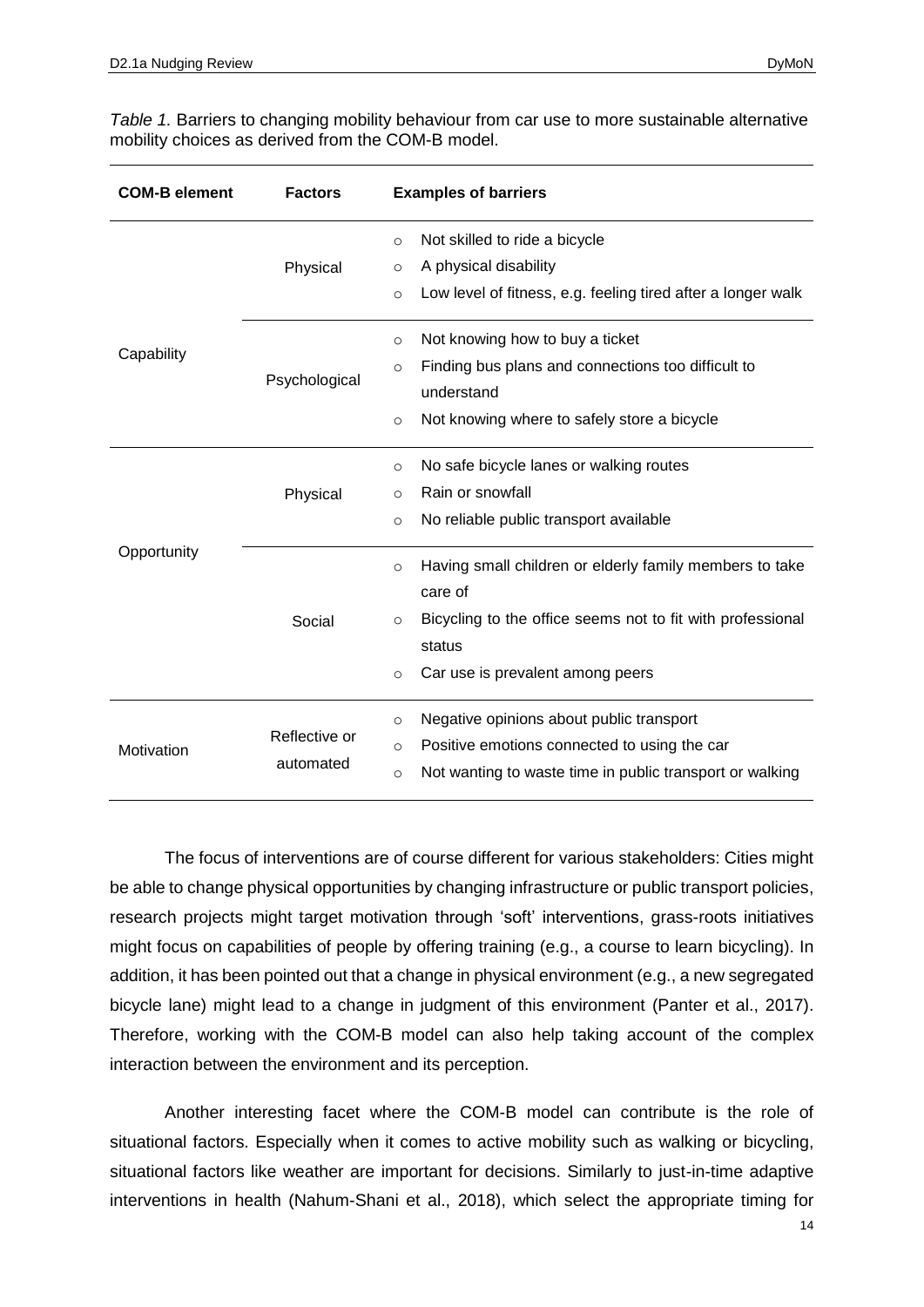delivering a behaviour change intervention, this can also be utilized for the mobility field. For example, when working in a digital context, reminders, information, or social comparison could be delivered when the weather outside is good, promoting an immediate decision to walk or bicycle instead of postponing it. This aspect of situation-awareness could be used to help any of the other behaviour change techniques for finding the perfect timing.

#### **6.3 Example of using the COM-B model in practice**

The following fictitious example illustrates how the COM-B model can be used in practice. A company wants to contribute to environmental sustainability and decides to encourage their employees to bicycle to work. The human resources department sets up a virtual challenge for employees to take part in: Each kilometer bicycled is rewarded with a point, and those having collected most are recognized within the company as "bicyclists of the month". However, after a while human resources realizes that only employees who have already been avid bicyclists are actively participating, there is not much engagement from other employees.

Using the COM-B model, this company would have specified their target behaviour more thoroughly, that is, the goal behaviour is a switch from using the car to bicycling instead of getting people who bicycle already to make even more kilometers. From this, the company could have written out the potential barriers that people who still choose their car every day would face: For example, people do not see themselves as someone who regularly rides a bicycle (motivation), they do not like to be sweaty when arriving at work (capability, motivation), they do not feel safe on the bicycle (capability) or on the road (opportunity) or they have to bring their kids to school on their way to work (opportunity). With this analysis, the company could use behaviour change techniques (as noted in the BCTTv1) to target the barriers: Showing employees how many others in the company are using a bicycle (e.g. via display on a website or an app), building a community of bicyclists who can share information and tips for cycling safely, offering a room for taking a shower to feel fresh after bicycling to the company, rewarding employees who shift to and maintain bicycling. Interventions could also be delivered within a time-frame of optimal opportunity (situation-awareness), for example, the warmer summer months, a week without rain, or when new bicycle lanes have just opened. Not all barriers can be removed by the company (e.g. lack of safe bicycle lanes), so it is important to focus on where this is possible.

#### **7 Conclusion**

Interventions to encourage people to use sustainable modes of mobility more often are certainly needed, especially in the face of climate change, but reducing car traffic, emissions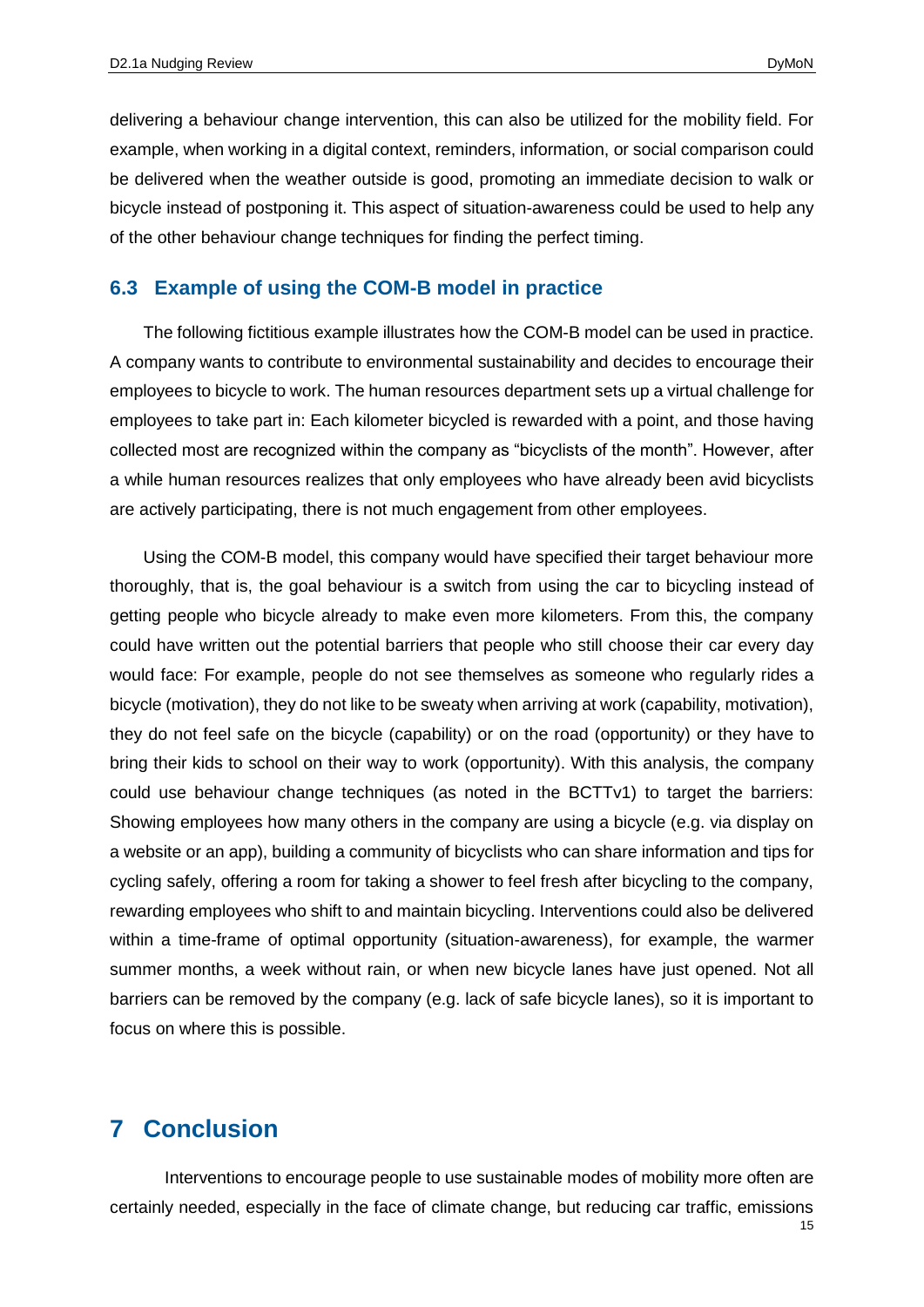and noise can also make cities more liveable places. With the wide use and possibilities offered especially by mobile devices, there have been considerable efforts already in the mobility field to change behaviours with digital interventions. However, the efforts are often not as effective as they could be, because many of the interventions operate without any theoretical model of behaviour change. We argue that effectiveness in this field does not primarily depend on particular behaviour change interventions that should be pursued, but rather future interventions should be firmly rooted in appropriate theories. For effective interventions one can certainly rely on already existing theoretical models that have proven useful for implementation, such as the COM-B model. Together with the Behaviour Change Technique Taxonomy (BCTTv1), this model can help in determining which element that leads to behaviour (i.e. capability, opportunity, motivation) can and should be targeted with an intervention, and then specific interventions can be designed. This will be an excellent starting point for designing interventions for the mobility field.

## **8 Using the COM-B model as framework in the DyMoN project**

The COM-B model will serve as theoretical behaviour change model for the DyMoN project, and for designing the (digital) behaviour change interventions aimed to encourage less car use in favour of more sustainable mobility modes.

- For the design of the nudging repository, which is a set of possible, situation-aware behaviour change techniques that are delivered via an app to citizens, the BCTTv1 is being used. Each behaviour change technique (i.e. the "nudges") is also categorized whether it targets capability, motivation or opportunity. As the nudges will be delivered in a digital format, in the form of notifications or features within an app, the possibilities are of course limited. Most of the interventions in the nudging repository focus on motivation or capability, some of them on opportunity. However, the situationawareness can be combined with these interventions as the additional element of opportunity.
- 16 For the DyMoN handbook for city representatives, the COM-B model will be introduced as theoretical framework, and city representatives will be encouraged to think about all three elements when selecting or designing new behaviour change interventions. However, it is important to underline that a lack of one element (e.g. no suitable public transport) will mean a limited effect on changing behaviour. Therefore, nudges or behaviour change techniques cannot be regarded as a compensation for lack of infrastructure or other appropriate opportunities which lie outside of what an individual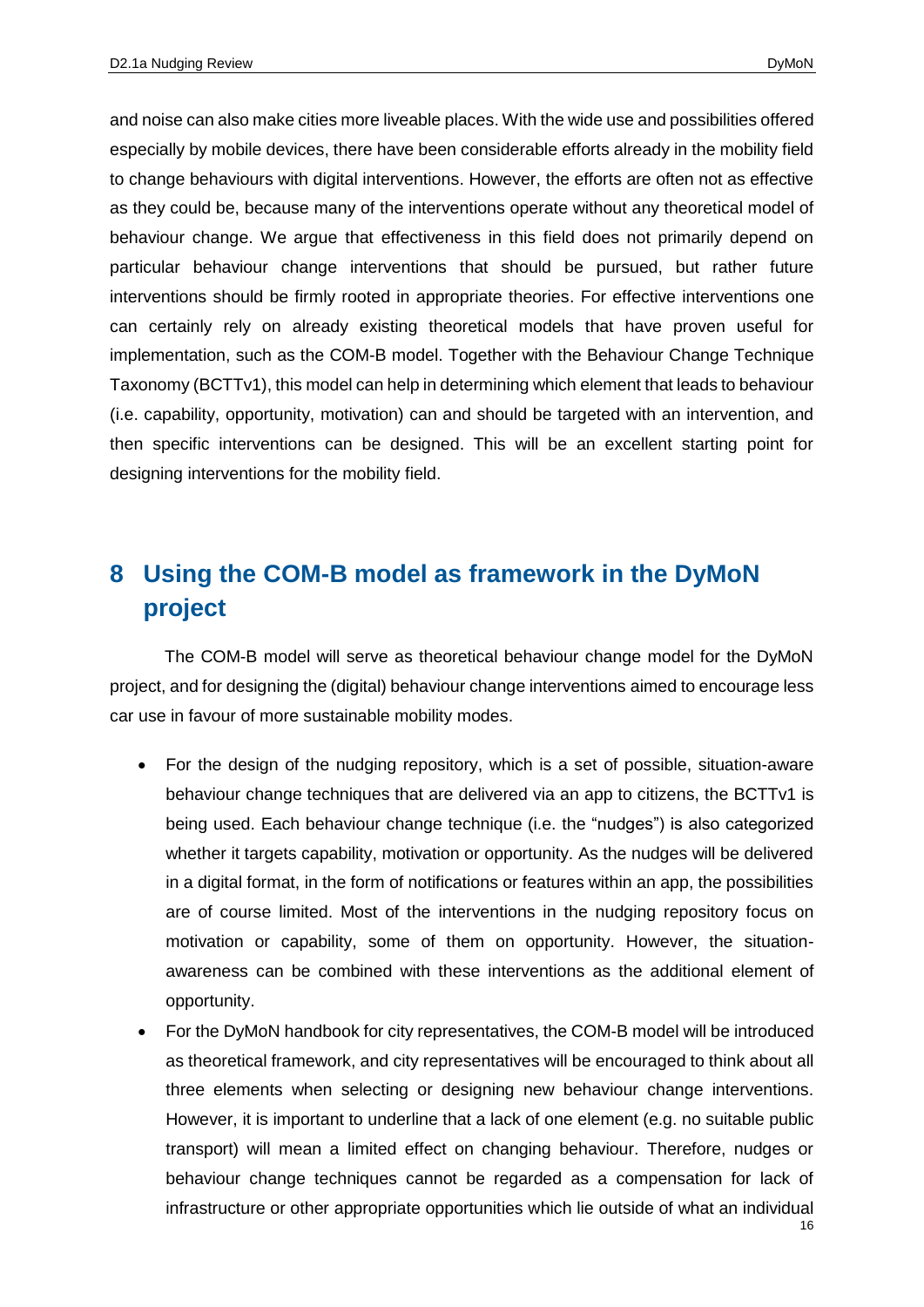person can change. However, cities have the possibility to offer these opportunities, something that research projects or grassroots organizations can only advise on.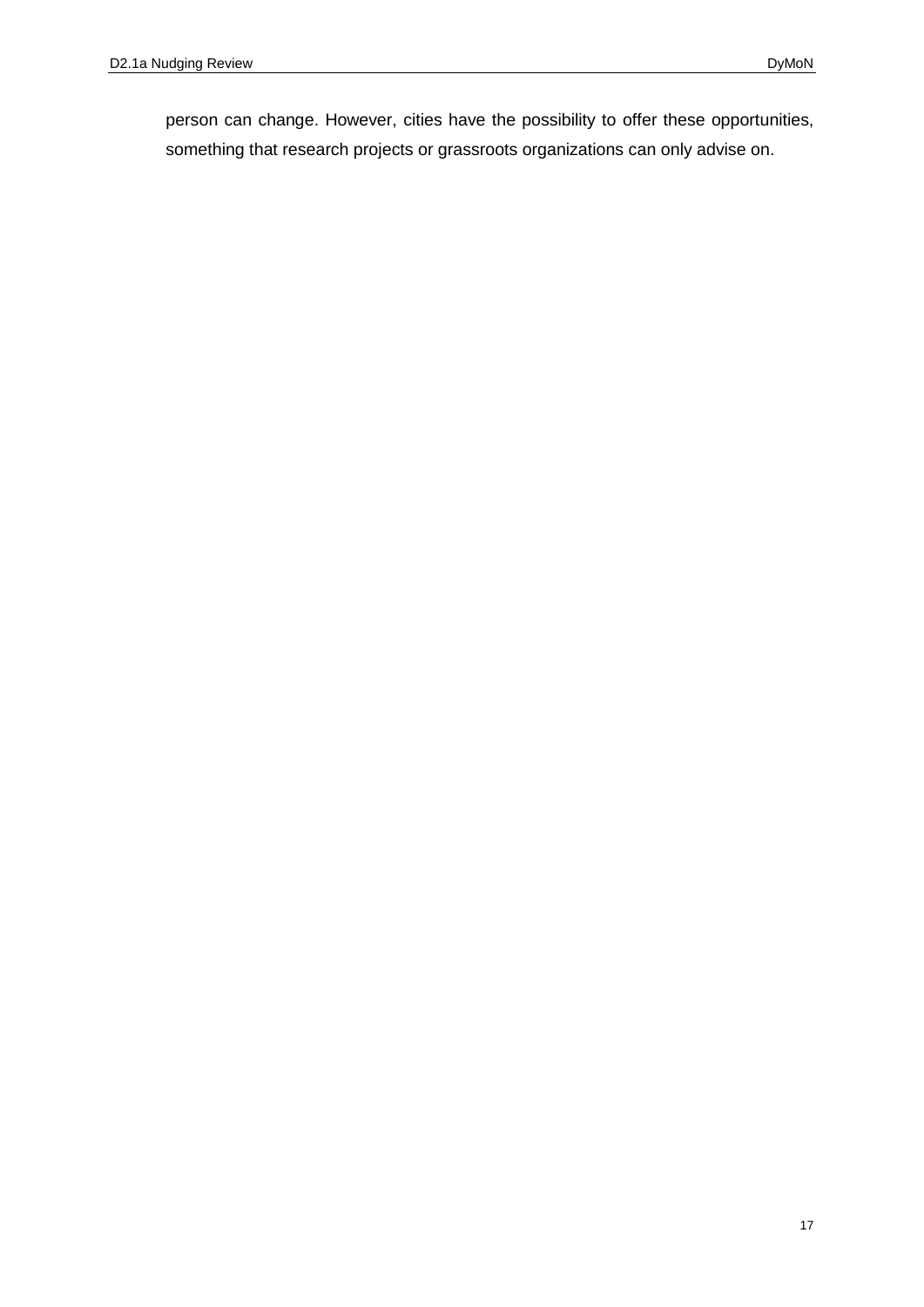## **References**

- Abrahamse, W., & Steg, L. (2013). Social influence approaches to encourage resource conservation: A meta-analysis. *Global Environmental Change*, *23*(6), 1773–1785. https://doi.org/10.1016/J.GLOENVCHA.2013.07.029
- Ajzen, I. (1985). From intentions to actions: A theory of planned behavior. In J. Kuhl & J. Beckman (Eds.), *Action-control: From cognition to behavior* (pp. 11–39). Springer Berlin Heidelberg.
- Ajzen, I. (1991). The theory of planned behavior. *Organizational Behavior and Human Decision Processes*, *50*(2), 179–211. https://doi.org/10.1016/0749-5978(91)90020-T
- Alta Planning, & Behavioural Insights Team. (2018). *Applying Behavioural Insights to Transportation Demand Management*. https://altago.com/wpcontent/uploads/Behavioural-Insights-to-Transportation-Demand-Management\_FINAL.pdf
- Anagnostopoulou, E., Urbančič, J., Bothos, E., Magoutas, B., Bradesko, L., Schrammel, J., & Mentzas, G. (2020). From mobility patterns to behavioural change: leveraging travel behaviour and personality profiles to nudge for sustainable transportation. *Journal of Intelligent Information Systems*, *54*(1), 157–178. https://doi.org/10.1007/S10844-018- 0528-1/FIGURES/4
- Arnott, B., Rehackova, L., Errington, L., Sniehotta, F. F., Roberts, J., & Araujo-Soares, V. (2014). Efficacy of behavioural interventions for transport behaviour change: systematic review, meta-analysis and intervention coding. *The International Journal of Behavioral Nutrition and Physical Activity*, *11*(1). https://doi.org/10.1186/S12966-014-0133-9
- Beshears, J., Choi, J. J., Laibson, D., & Madrian, B. C. (2009). The Importance of Default Options for Retirement Saving Outcomes: Evidence from the United States. In J. Brown, J. Liebman, & D. A. Wise (Eds.), *Social Security Policy in a Changing Environment* (pp. 167–195). University of Chicago Pres.
- Beshears, J., & Kosowsky, H. (2020). Nudging: Progress to date and future directions. *Organizational Behavior and Human Decision Processes*, *161*, 3–19. https://doi.org/10.1016/J.OBHDP.2020.09.001
- Cane, J., O'Connor, D., & Michie, S. (2012). Validation of the theoretical domains framework for use in behaviour change and implementation research. *Implementation Science*, *7*(1), 1–17. https://doi.org/10.1186/1748-5908-7-37/TABLES/3
- Cellina, F., Bucher, D., Mangili, F., Simão, J. V., Rudel, R., & Raubal, M. (2019). A Large Scale, App-Based Behaviour Change Experiment Persuading Sustainable Mobility Patterns: Methods, Results and Lessons Learnt. *Sustainability 2019, Vol. 11, Page 2674*, *11*(9), 2674. https://doi.org/10.3390/SU11092674
- Chng, S., & Sanchez, T. W. (2021). Advancing Behavioural Theories in Sustainable Mobility: A Research Agenda. *Urban Science 2021, Vol. 5, Page 43*, *5*(2), 43. https://doi.org/10.3390/URBANSCI5020043
- Davis, R., Campbell, R., Hildon, Z., Hobbs, L., & Michie, S. (2015). Theories of behaviour and behaviour change across the social and behavioural sciences: a scoping review. *Health Psychology Review*, *9*(3), 323–344. https://doi.org/10.1080/17437199.2014.941722/SUPPL\_FILE/RHPR\_A\_941722\_SM855 0.PDF
- De Vos, J., Ettema, D., & Witlox, F. (2018). Changing travel behaviour and attitudes following a residential relocation. *Journal of Transport Geography*, *73*, 131–147. https://doi.org/10.1016/J.JTRANGEO.2018.10.013

Dombrowski, S. U., Sniehotta, F. F., Avenell, A., Johnston, M., MacLennan, G., & Araújo-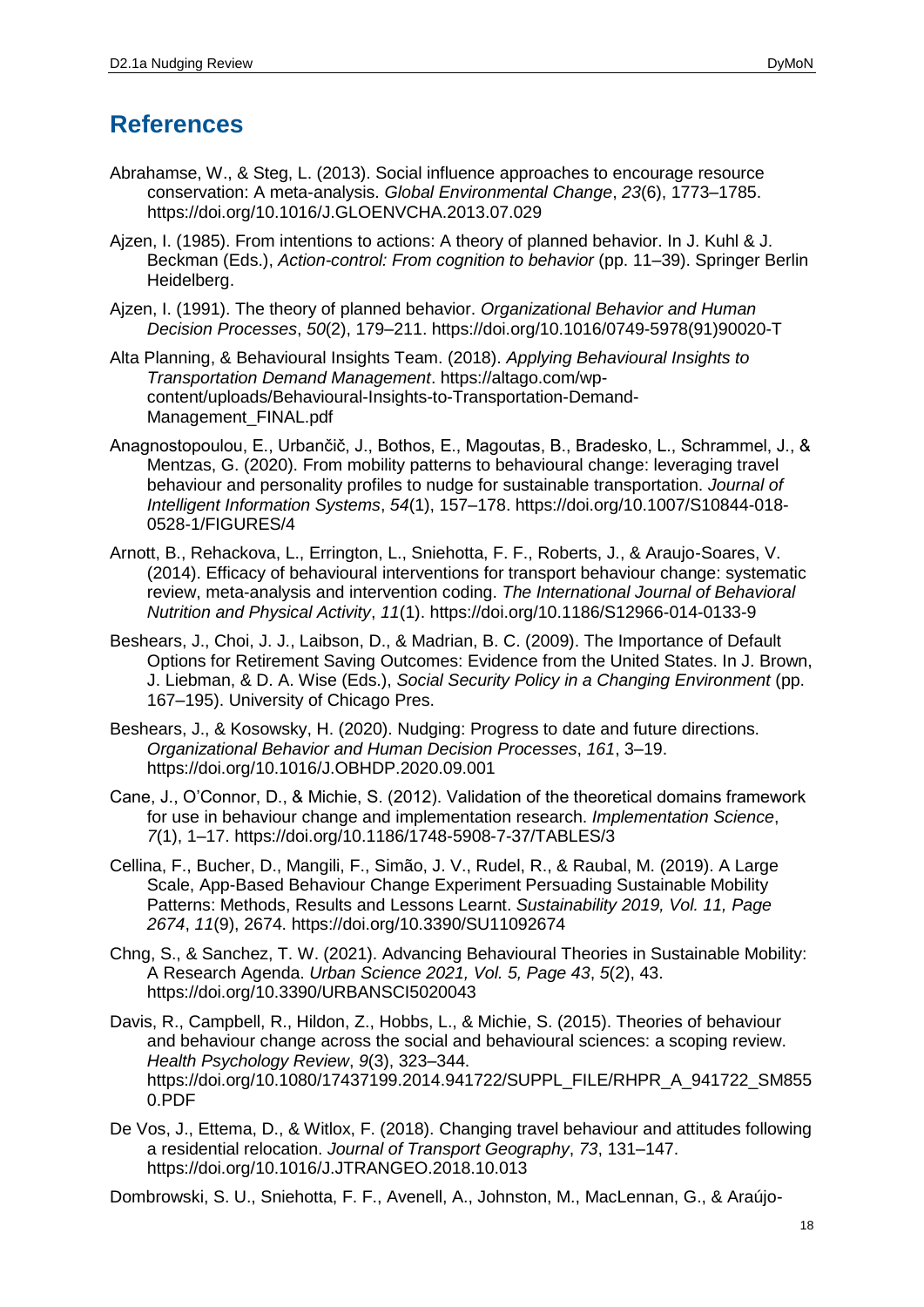Soares, V. (2010). Identifying active ingredients in complex behavioural interventions for obese adults with obesity-related co-morbidities or additional risk factors for comorbidities: a systematic review. *Https://Doi.Org/10.1080/17437199.2010.513298*, *6*(1), 7–32. https://doi.org/10.1080/17437199.2010.513298

- European Environment Agency. (2018). *Greenhouse gas emissions from transport in Europe*. https://www.eea.europa.eu/data-and-maps/indicators/transport-emissions-ofgreenhouse-gases-7
- European Platform on Mobility Management. (2018). *Mobility Management Strategy Book*. EPPOMM. http://epomm.eu/sites/default/files/files/EPOMM\_strategy\_book.pdf
- Ewert, B. (2019). Moving beyond the obsession with nudging individual behaviour: Towards a broader understanding of Behavioural Public Policy: *Public Policy and Administration*, *35*(3), 337–360. https://doi.org/10.1177/0952076719889090
- Festinger, L. (1954). A Theory of Social Comparison Processes: *Human Relations*, *7*(2), 117–140. https://doi.org/10.1177/001872675400700202
- Franssens, S., Botchway, E., de Swart, W., & Dewitte, S. (2021). Nudging Commuters to Increase Public Transport Use: A Field Experiment in Rotterdam. *Frontiers in Psychology*, *12*. https://doi.org/10.3389/FPSYG.2021.633865
- Gould, G. S., Bar-Zeev, Y., Bovill, M., Atkins, L., Gruppetta, M., Clarke, M. J., & Bonevski, B. (2017). Designing an implementation intervention with the Behaviour Change Wheel for health provider smoking cessation care for Australian Indigenous pregnant women. *Implementation Science*, *12*(1), 1–14. https://doi.org/10.1186/S13012-017-0645- 1/TABLES/2
- Hoffmann, C., Abraham, C., White, M. P., Ball, S., & Skippon, S. M. (2017). What cognitive mechanisms predict travel mode choice? A systematic review with meta-analysis. *Transport Review*, *37*(5), 631–652. https://doi.org/10.1080/01441647.2017.1285819
- Huber, L. R., Sloof, R., & Van Praag, M. (2017). The effect of incentives on sustainable behavior: evidence from a field experiment. *Labour Economics*, *45*, 92–106. https://doi.org/10.1016/J.LABECO.2016.11.012
- Hummel, D., & Maedche, A. (2019). How effective is nudging? A quantitative review on the effect sizes and limits of empirical nudging studies. *Journal of Behavioral and Experimental Economics*, *80*, 47–58. https://doi.org/10.1016/j.socec.2019.03.005
- Jariyasunant, J., Abou-Zeid, M., Carrel, A., Ekambaram, V., Gaker, D., Sengupta, R., & Walker, J. L. (2015). Quantified Traveler: Travel Feedback Meets the Cloud to Change Behavior. *Journal of Intelligent Transportation Systems*, *19*(2), 109–124. https://doi.org/10.1080/15472450.2013.856714
- Jylhä, A., Nurmi, P., Sirén, M., Hemminki, S., & Jacucci, G. (2013). Matkahupi: A persuasive mobile application for sustainable mobility. *Proceedings of the 2013 ACM Conference on Pervasive and Ubiquitous Computing Adjunct Publication*, 227–230. https://doi.org/10.1145/2494091.2494164
- Kahneman, D. (2012). *Thinking, Fast and Slow*. Farrar, Straus and Giroux.
- Klementschitz, R., Batiajew, V., & Roider, O. (2020). Behaviour Change towards Sustainable Mobility triggered by Nudging Initiatives. *Proceedings of REAL CORP 2020*, 75–85. https://www.corp.at/
- Krusche, A., Wilde, L., Ghio, D., Morrissey, C., Froom, A., & Chick, D. (2022). Developing public transport messaging to provide crowding information during COVID-19: Application of the COM-B model and behaviour change wheel. *Transportation Research Interdisciplinary Perspectives*, *13*, 100564. https://doi.org/10.1016/J.TRIP.2022.100564
- Lehner, M., Mont, O., & Heiskanen, E. (2016). Nudging A promising tool for sustainable consumption behaviour? *Journal of Cleaner Production*, *134*, 166–177.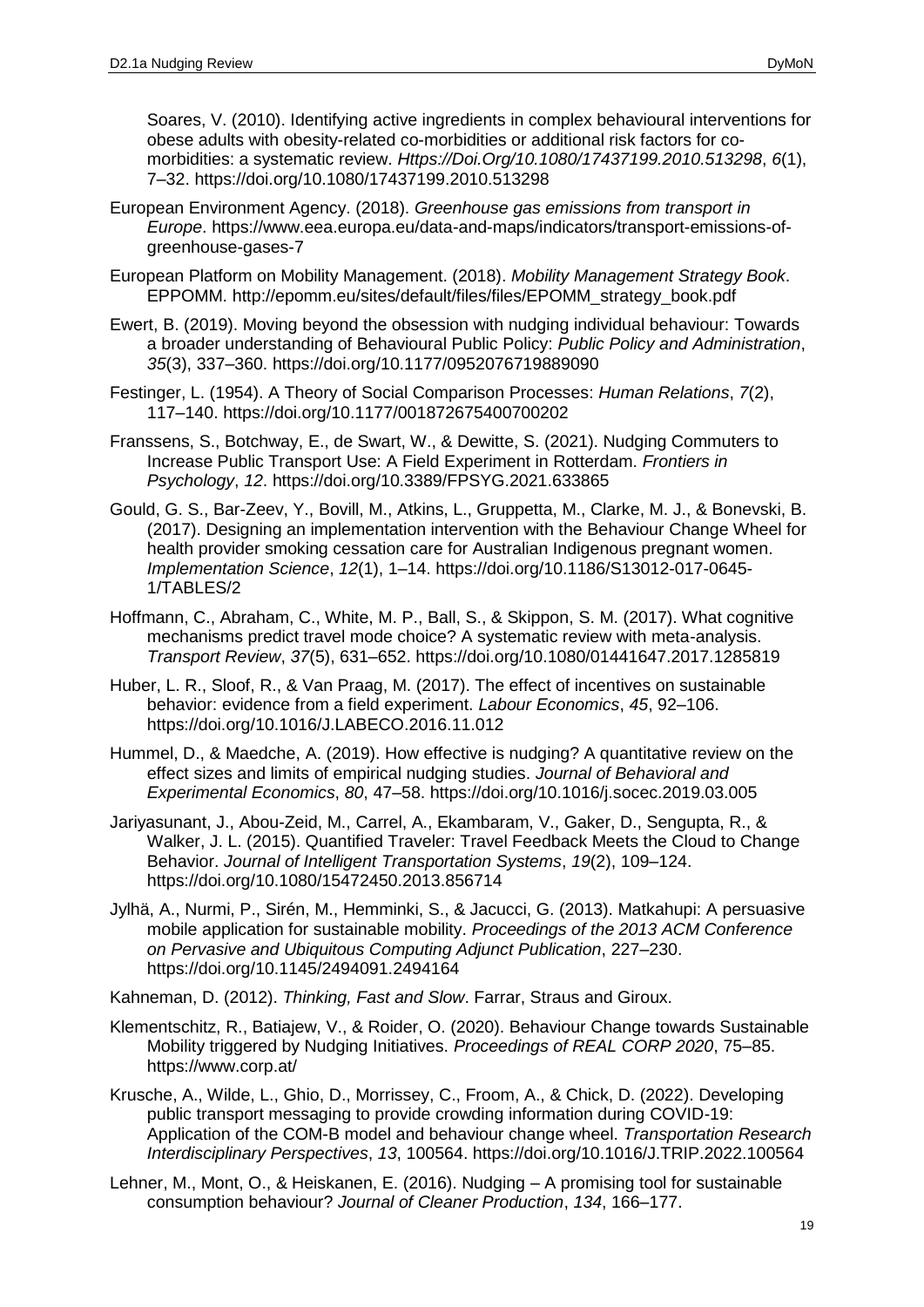https://doi.org/10.1016/j.jclepro.2015.11.086

- Lembcke, T.-B., Engelbrecht, N., Brendel, A. B., Herrenkind, B., & Kolbe, L. M. (2019). Towards a Unified Understanding of Digital Nudging by Addressing its Analog Roots. *PACIS 2019 Proceedings*. https://aisel.aisnet.org/pacis2019/123
- Luger-Bazinger, C., & Hornung-Prähauser, V. (2021). Innovation for Sustainable Cities: The Effects of Nudging and Gamification Methods on Urban Mobility and Sustainability Behaviour. *GI\_Forum 2021*, *9*(2), 251–258. https://doi.org/10.1553/GISCIENCE2021\_02\_S251
- Ly, K., & Soman, D. (2013). *Nudging Around The World*. https://inside.rotman.utoronto.ca/behaviouraleconomicsinaction/files/2013/12/Nudging-Around-The-World\_Sep2013.pdf
- Mertens, S., Herberz, M., Hahnel, U. J. J., & Brosch, T. (2022). The effectiveness of nudging: A meta-analysis of choice architecture interventions across behavioral domains. *Proceedings of the National Academy of Sciences*, *119*(1), e2107346118. https://doi.org/10.1073/PNAS.2107346118
- Meske, C. (2017). *Digital Nudging – Wie User zu besseren Entscheidungen "angestupst" werden können – Competence Center Connected Organization*. https://connectedorganization.de/2017/07/nudging-wie-user-zu-besseren-entscheidungen-angestupstwerden-koennen/
- Michie, S., Abraham, C., Whittington, C., McAteer, J., & Gupta, S. (2009). Effective Techniques in Healthy Eating and Physical Activity Interventions: A Meta-Regression. *Health Psychology*, *28*(6), 690–701. https://doi.org/10.1037/A0016136
- Michie, S., Richardson, M., Johnston, M., Abraham, C., Francis, J., Hardeman, W., Eccles, M. P., Cane, J., & Wood, C. E. (2013). The behavior change technique taxonomy (v1) of 93 hierarchically clustered techniques: building an international consensus for the reporting of behavior change interventions. *Annals of Behavioral Medicine : A Publication of the Society of Behavioral Medicine*, *46*(1), 81–95. https://doi.org/10.1007/S12160-013-9486-6
- Michie, S., van Stralen, M. M., & West, R. (2011). The behaviour change wheel: A new method for characterising and designing behaviour change interventions. *Implementation Science 2011 6:1*, *6*(1), 1–12. https://doi.org/10.1186/1748-5908-6-42
- Mills, S. (2020). Personalized nudging. *Behavioural Public Policy*, 1–10. https://doi.org/10.1017/BPP.2020.7
- Möser, G., & Bamberg, S. (2008). The effectiveness of soft transport policy measures: A critical assessment and meta-analysis of empirical evidence. *Journal of Environmental Psychology*, *28*(1), 10–26. https://doi.org/10.1016/J.JENVP.2007.09.001
- Munir, F., Biddle, S. J. H., Davies, M. J., Dunstan, D., Esliger, D., Gray, L. J., Jackson, B. R., O'Connell, S. E., Yates, T., & Edwardson, C. L. (2018). Stand More at Work (SMArT Work): Using the behaviour change wheel to develop an intervention to reduce sitting time in the workplace. *BMC Public Health*, *18*(1), 1–15. https://doi.org/10.1186/S12889- 018-5187-1/TABLES/5
- Nahum-Shani, I., Smith, S. N., Spring, B. J., Collins, L. M., Witkiewitz, K., Tewari, A., & Murphy, S. A. (2018). Just-in-Time Adaptive Interventions (JITAIs) in Mobile Health: Key Components and Design Principles for Ongoing Health Behavior Support. *Annals of Behavioral Medicine*, *52*(6), 446–462. https://doi.org/10.1007/S12160-016-9830-8
- OECD. (2017). Behavioural Insights and Public Policy: Lessons from around the world. In *Behavioural Insights and Public Policy*. OECD. https://doi.org/10.1787/9789264270480- EN
- OECD. (2019). *Tools and Ethics for Applied Behavioural Insights: The BASIC Toolkit*.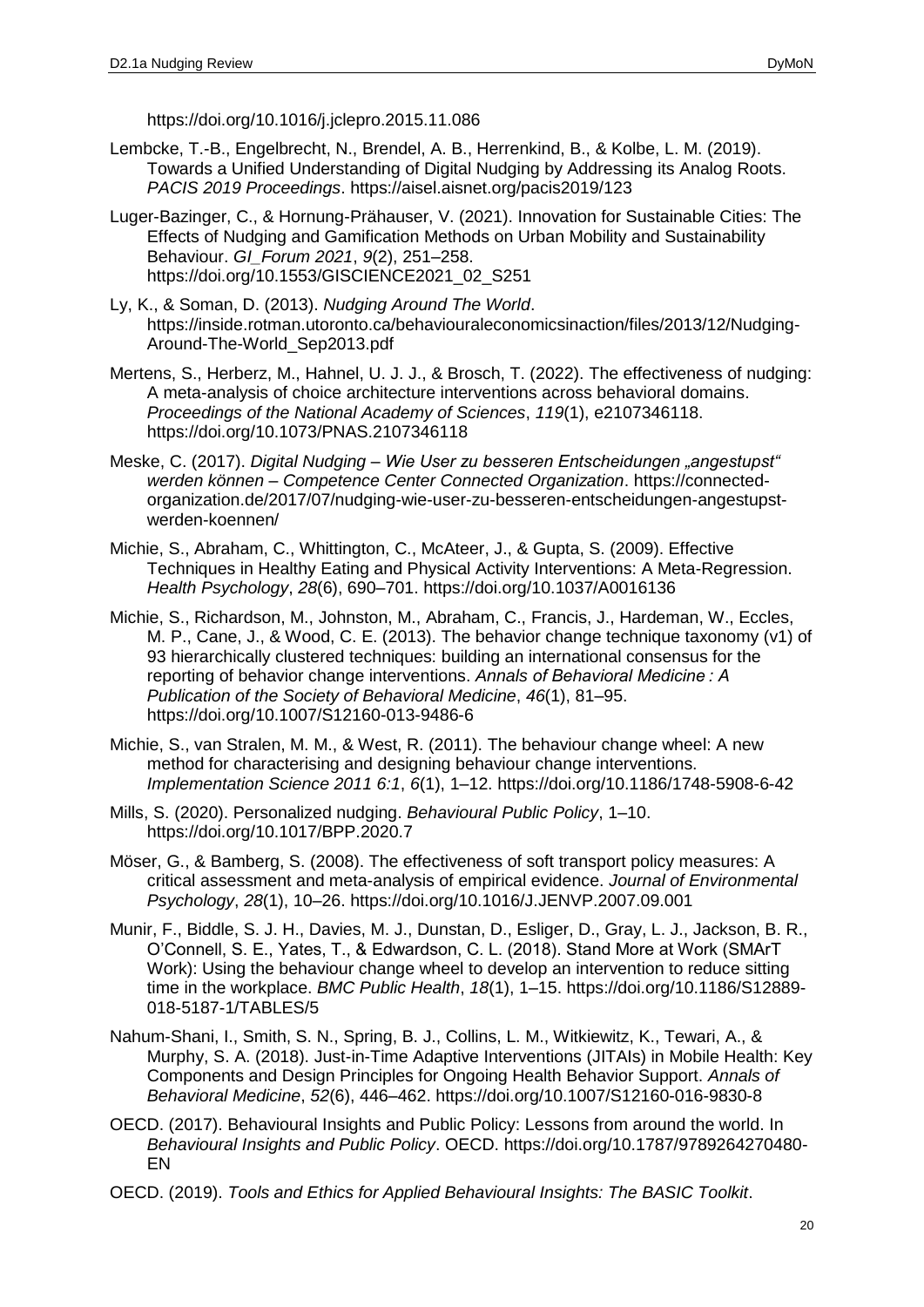https://doi.org/https://doi.org/10.1787/9ea76a8f-en

- Panter, J., Guell, C., Prins, R., & Ogilvie, D. (2017). Physical activity and the environment: Conceptual review and framework for intervention research. *International Journal of Behavioral Nutrition and Physical Activity*, *14*(1), 1–13. https://doi.org/10.1186/S12966- 017-0610-Z/FIGURES/1
- Peer, E., Egelman, S., Harbach, M., Malkin, N., Mathur, A., & Frik, A. (2020). Nudge me right: Personalizing online security nudges to people's decision-making styles. *Computers in Human Behavior*, *109*, 106347. https://doi.org/10.1016/J.CHB.2020.106347
- Sanjust Di Teulada, B., & Meloni, I. (2016). Individual Persuasive Eco-travel Technology, a mobile persuasive application for implementing voluntary travel behaviour change programmes. *IET Intelligent Transport Systems*, *10*(4), 237–243. https://doi.org/10.1049/iet-its.2015.0198
- Schneider, C., Weinmann, M., & vom Brocke, J. (2018). Digital nudging: Guiding online user choices through interface design. *Communications of the ACM*, *61*(7), 67–73. https://doi.org/10.1145/3213765
- Schrammel, J., Prost, S., Mattheiss, E., Bothos, E., & Tscheligi, M. (2015). Using individual and collaborative challenges in behavior change support systems: Findings from a twomonth field trial of a trip planner application. In T. MacTavish & S. Basapur (Eds.), *Persuasive. Lecture Notes in Computer Science* (Vol. 9072, pp. 160–171). Springer Verlag. https://doi.org/10.1007/978-3-319-20306-5\_15
- Scott, C., De Barra, M., Johnston, M., De Bruin, M., Scott, N., Matheson, C., Bond, C., & Watson, M. C. (2020). Using the behaviour change technique taxonomy v1 (BCTTv1) to identify the active ingredients of pharmacist interventions to improve non-hospitalised patient health outcomes. *BMJ Open*, *10*(9), e036500. https://doi.org/10.1136/BMJOPEN-2019-036500
- Semanjski, I., Aguirre, A. J. L., De Mol, J., & Gautama, S. (2016). Policy 2.0 Platform for Mobile Sensing and Incentivized Targeted Shifts in Mobility Behavior. *Sensors 2016, Vol. 16, Page 1035*, *16*(7), 1035. https://doi.org/10.3390/S16071035
- Semenescu, A., Gavreliuc, A., & Sârbescu, P. (2020). 30 Years of soft interventions to reduce car use – A systematic review and meta-analysis. *Transportation Research Part D: Transport and Environment*, *85*, 102397. https://doi.org/10.1016/J.TRD.2020.102397
- Shankari, K., Park, J., Gadgil, T., Katz, R. H., & Culler, D. E. (2015). *Information Display for Societal Problems: Data, Game, or Choice?* . https://www2.eecs.berkeley.edu/Pubs/TechRpts/2015/EECS-2015-7.html
- Sniehotta, F. F., Presseau, J., & Araújo-Soares, V. (2014). Time to retire the theory of planned behaviour. *Health Psychology Review*, *8*(1), 1–7. https://doi.org/10.1080/17437199.2013.869710
- Sunio, V., & Schmöcker, J. D. (2017). Can we promote sustainable travel behavior through mobile apps? Evaluation and review of evidence. *Http://Dx.Doi.Org/10.1080/15568318.2017.1300716*, *11*(8), 553–566. https://doi.org/10.1080/15568318.2017.1300716
- Sunstein, C. (2014). Nudging: A Very Short Guide. *Journal of Consumer Policy*, *37*(4), 583– 588. https://doi.org/10.1007/S10603-014-9273-1
- Thaler, R. H. (1994). Psychology and savings policies. *The American Economic Review*, *84*(2), 186–192. https://doi.org/10.2307/2117826
- Thaler, R. H., & Sunstein, C. R. (2008). Nudge: Improving decisions about health, wealth, and happiness. In *Nudge: Improving Decisions about Health, Wealth, and Happiness*. Yale University Press.